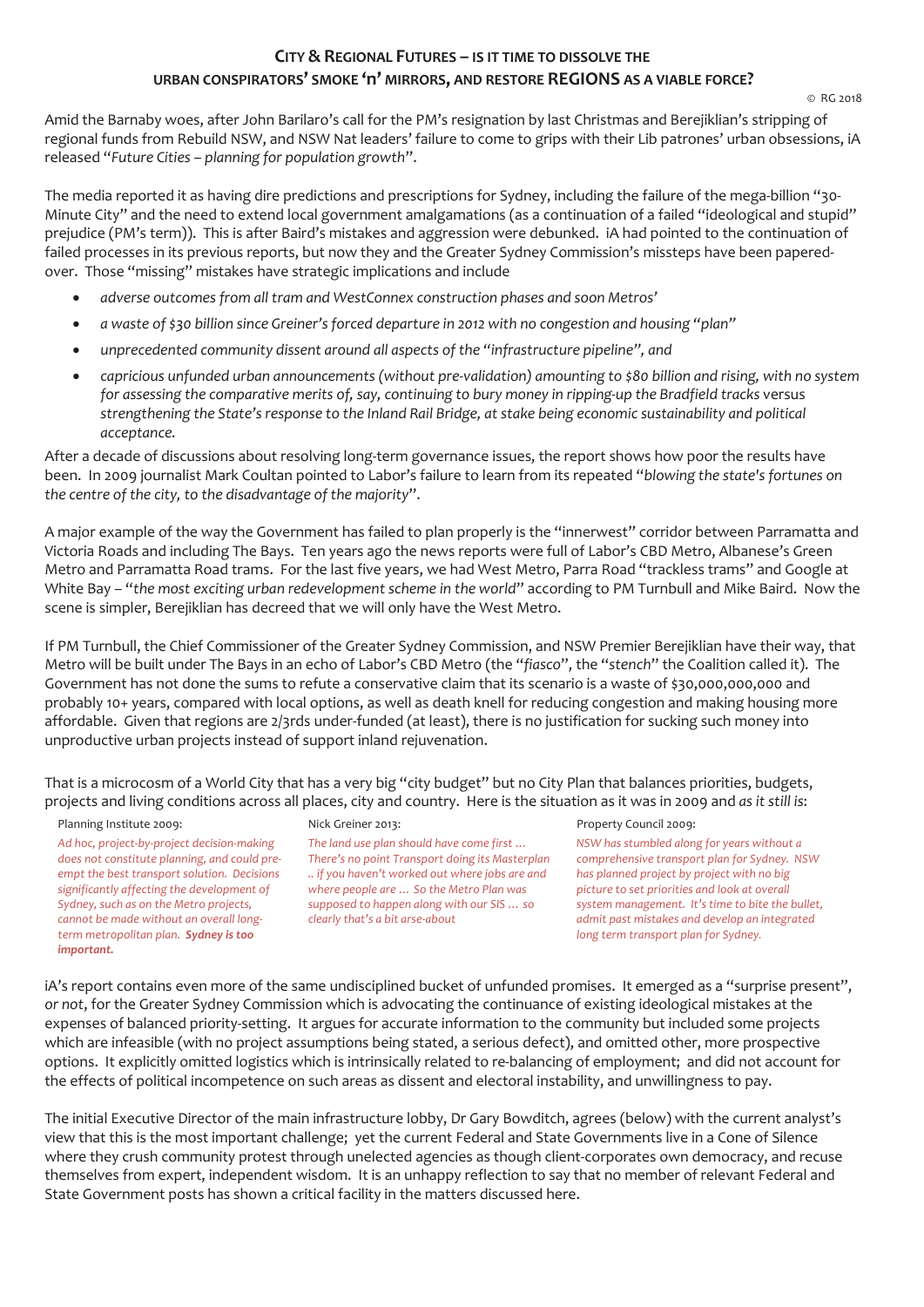*The PM's and GSC's "30-Minute City" and "Three Cities" have been analysed in a detailed paper and concluded to be part of a "cloak of invisibility" designed to distract journalists and communities while the infrastructure lobbies roll on regardless of iA and Treasury guidelines. For this and other reasons, iA's and GSC's roles are regarded as being fundamentally deficient and the report as misleading.*

This paper talks about Sydney but the essence is, there is no "city plan" which meshes available funds over time, with different housing and infrastructure patterns in the cities and in the regions, and effective governance processes which defeat lobby-driven waste and re-democratise NSW.

## **WHERE DID IA GO WRONG**

Specific inconsistencies and errors will be outlined later. Generally, the assessment of the iA report has to take account of five critical issues which this analyst raised in correspondence with the PM and entourage, and NSW and its fused Ministers and agencies, namely:

- **Mission orientation**: *success in stated objectives against outcome-based PIs?*
- **Politicisation**: *PM's Crèche DIRD "Cloak of Invisibility" (4-stage sub tabula protection of the GSC), hubristic ES tram disaster, CLARA against potentially more successful model, ideological continuance of amalgamations (related to cultural and political corruptions due to incorrect issue identification and alternative solution assessments), continuation of GSC and misstatement of Greater Brisbane*
- **Conflicted relationships and consequences**: *e.g. move from Eddington to Birrell, embedded lobbies and journalists, GSC's Parra tram and now the Hurstville-to-Olympic Park (what was the history of that!)*
- **Competence**: *e.g. WestConnex, Green Square tram pointing the wrong way (as does the Barangaroo station), axial densification (and congestion Maginot Line), West Metro and Peninsula uber-tunnel/Manhattanisation inter alia*
- **Professionalism**: *willingness to listen and amend e.g. Blue Mountains Bankstown Metro (Lucy Turnbull's and Berejiklian's political intransigence), and journalistic incompetence*

The principal characteristics of transport "projects" since about 1995 were that "projects" were divorced from "city planning", without meeting Treasury Guidelines on Economic Appraisal ("*engineering & economics*"), but dictating the exclusion of **options** in accord with the PM's derogatory term "*ideology and stupidity*". Labor rolled the non-system out through two failed motorway PPPs, railway disorders and the crowning glory, the "stench" of its metros which erupted from a unit within Premier & Cabinet. At about the same time, lobbyists invaded a declining Executive Service, making for "*corruption in plain view*". It is now common for the same faces to appear on competing planning, operational, regulatory and banking boards; and for personal relationships to obviate impartiality.

Here is an overview of indications of dysfunctionalities associated with the "*patrones' urban obsessions*":

- *Metros costing c \$40 billion will serve no more than 5% of growth over 15 years, inconsistent with Smart Cities*
- *Metros will reduce capacity relative to population and could run on Bradfield tracks so waste is massive*
- *All options were excluded especially faster/cheaper/more effective\*, East Hills Line was the better choice*
- *Metros will have no capacity for higher population past 15 years – do not widen service spread/flexibility*
- *Forced HK densification will raise costs and congestion + heat sink effect = slumification*
- *Value Capture is inequitable and inefficient, contrary to Lib policies, and commercial risks are high*
- *WestConnex will be out of capacity by 2031 without scope for improvement, and is inconsistent with Smart Cities*
- *All business cases were based on deceit, secrecy and error – non-compliant with iA protocols*
- *There is no agency that meets professional, holistic and respected standards for City or project planning*
- *40% of the patronage of the Bradfield CityRail patronage will be force-changed to metros, meaning unbelievable commuting and special events disruptions and uncosted and even hidden intergenerational damage to the economics and finances of the railways, disrespect of the Tom Hughes/JDF/Bradfield Reform Generation, and international disgrace for the Bairdijiklian Generation – the first to be a wrecker of inherited assets instead of a Wran/Greiner builder of stronger systems. That this was the first Federal Government to encourage dependant misbehaviour is also regrettable (versus The Snowy in 1949, Pyrmont/Glebe demolitions, Tasmanian Dams, the Metro Light Rail and the Labor Metros).*
	- The new iA report emphasises the scope for "sweating" but has no relevance as iA has always said that and never enforced it.

As the iA and other Federal and NSW reports assume the continuation of current directions, without amendment, even where engineering and economic performance has been appalling and housing targets lack credibility (such as Campsie's 67 high-rise blocks where there are none now), it is important to recap.

The COAG instruction in 2009 to prepare a "City Plan" was rejected in 2012. The Current Prime Minister had relied on intelligent but inexpert people (the Crèche) to write a widely-criticised "Smart Cities" framework, and placed political cadres in key advisory and executive roles, as though failure is the prime criterion for appointment. The NSW Premier led that way and now has 100% domination of policy channels through placement of compliant cadres. The Greater Sydney Commission is compliant with its political masters' whims and now is drifting between its pre-set Metro- and tram-based vision and this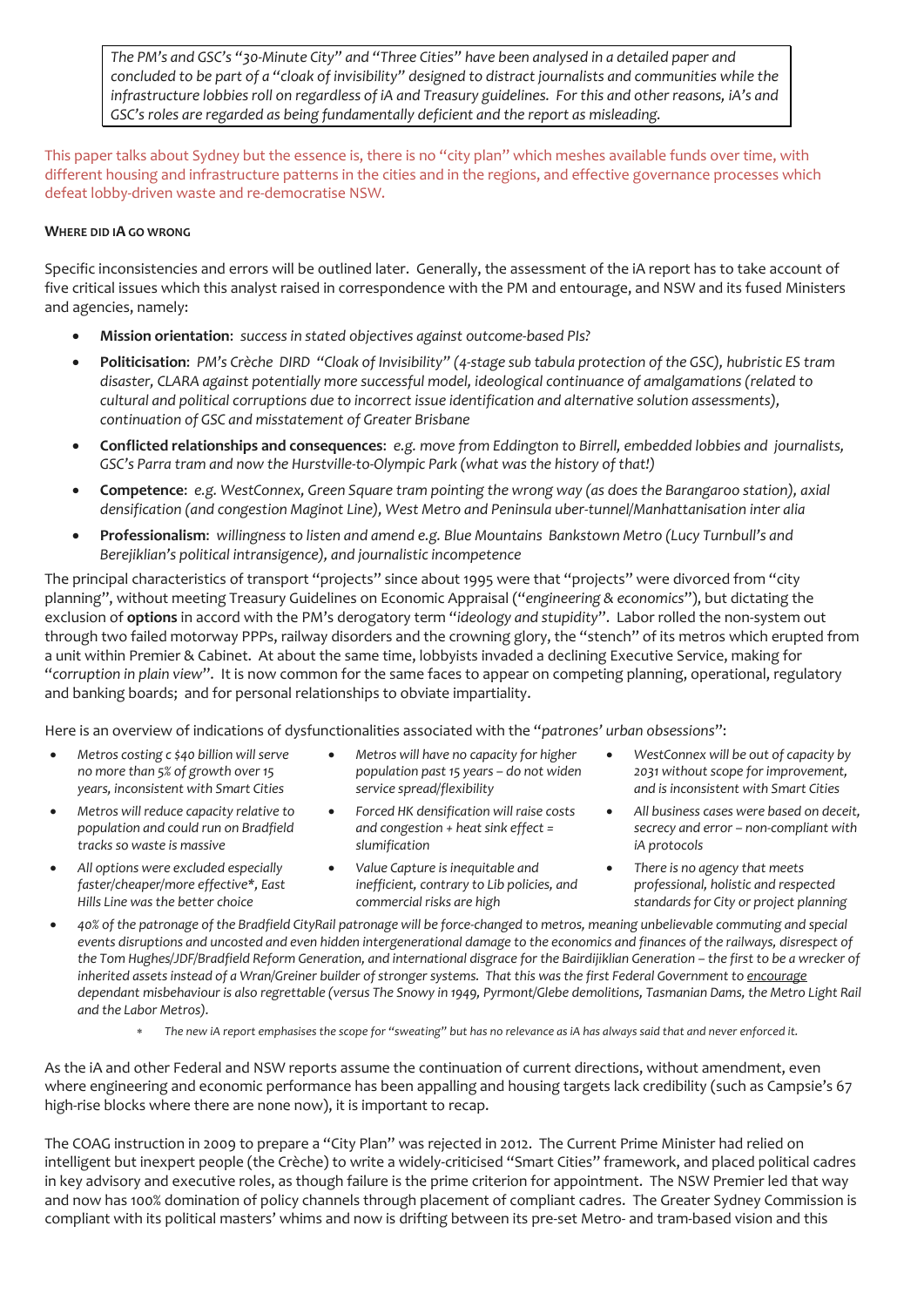analyst's EDDINGTON BEDROCK which is based on holistic improvement and genuine innovation – *faster, cheaper and more effective*.

There are conflicted connections among and through Federal and State networks which are contrary to ICAC guidelines and the PM's own comments in his Water portfolio, that lobby representatives with vested interests on boards can be expected to pursue their vested interests.

The Crèche's Smart Cities' "30-Minute City" (with GSC) is not achievable as their projects have costs exceeding benefits while their current iNSW/GSC protocols and politically-determined project directions cripple future generations' financial and engineering capacities to improve. You've seen expressions of this analyst's scope of work including FAUX AMALGAMATIONS, EDDINGTON BEDROCK – FROM CHRISTIE TO GREINER TO GIBBONS, CASE TO PAUSE THE METROS, DESTRUCTIVE DECEIT IN CHANGING SYDNEY WITHOUT ELECTORAL MANDATE, REPOSITION BEREJIKLIAN APPROACH TO INFRASTRUCTURE POLICIES & PROJECTS, BROKEN DEMOCRACY, and WHY THE PENINSULA HAS EVERY RIGHT TO FEEL AGGRIEVED WITH BAIRD *inter alia*.

iA has added instances of filching of this analyst's IP to Baird's 6 and TfNSW's/GSC's 4 and still counting. All conflicted and unethical parties should be brought to account for the first time.

*That I am a prophet in the wilderness, a Bedouin raider, a Jack Reacher sniper, while a major contributor to previous*  Governments' achievements, can be traced to Baird's IP theft and bastardisation in 2008, his and PM Turnbull's betrayal *of pioneering work on ReviveBlueMountains and on logistics and urban reform, and the Coalition's ministers, advisors', cliques' and journalistic groupthink's rejection of professional and fairness-based engagement with me – all to the political and economic disadvantage of the Coalition at NSW and Federal levels. (It is interesting to note that "greater" is iA's favourite adjective, instead of "more", "higher" or "better" etc – they must take their patrones' predilections very seriously.)*

### **ROUTE ASSUMPTIONS**

Scenario-testing is sensitive to the valuations behind parameters so it is usual to state assumptions and the results of sensitivity testing. iA has done neither. Moreover, it used labels without stating their meaning. There have been many breaches of Business Case guidelines including by iA and a smart agency would know by now that such omissions are intolerable.

For reference, these passages reflects iA's lack of historical and practical expertise as well as tendency to blaumange:

*While Australian governments are increasingly using scenario tools, it has yet to become an established practice when planning for our cities, and there has been only a limited sample of this work made publicly available…. In reality, a complex interplay of policy decisions and unforeseen factors will shape the long-term development of Australia's cities.*

*The scenario analysis shows that well-planned cities… will deliver the best outcomes for Australian communities. … if our largest cities are going to successfully respond to growth, changes to their structure and operation, and the processes used to deliver these, will be needed.*

iA claims to have discovered scenario testing as though it is new, except, possibly, the first use in Sydney was the RTA's *Future Directions* about 25 years ago (SATS preceded it). That this analyst has been pounding it as an essential tool in community engagement (as with Eddington in London and Melbourne), is beside the point , especially as the current Governments have jettisoned engagement in their amalgamations obsession. iA is now too late as fundamental project and policy "decisions" have been made on capricious and even destructive grounds – lobby- and corporate-driven – and dug-in by obsessive stakeholders.

The same naiveté is demonstrated in iA's "*This process is the first time long-term infrastructure and land-use planning have been developed in concert for Sydney*." This is as stupid as the Committee for Sydney's erroneous assertion it had inspired the "*emergence of the first metropolitan coordination structure Sydney has seen in the form of the Greater Sydney Commission".*  And GSC's own, of the Badgerys airport, that for the "*first time in over 100 years, this major catalyst will provide the opportunity to change the shape and structure of an extensive area of Greater Sydney*".

The second paragraph is a more accurate description of how Sydney has developed and is continuing under the developerled, plan-less and capricious mess of projects being inflicted by tri-governmental incompetence and fused politicians and agencies. The call for change is hypocritical as iA has recused itself from all communications with this analyst.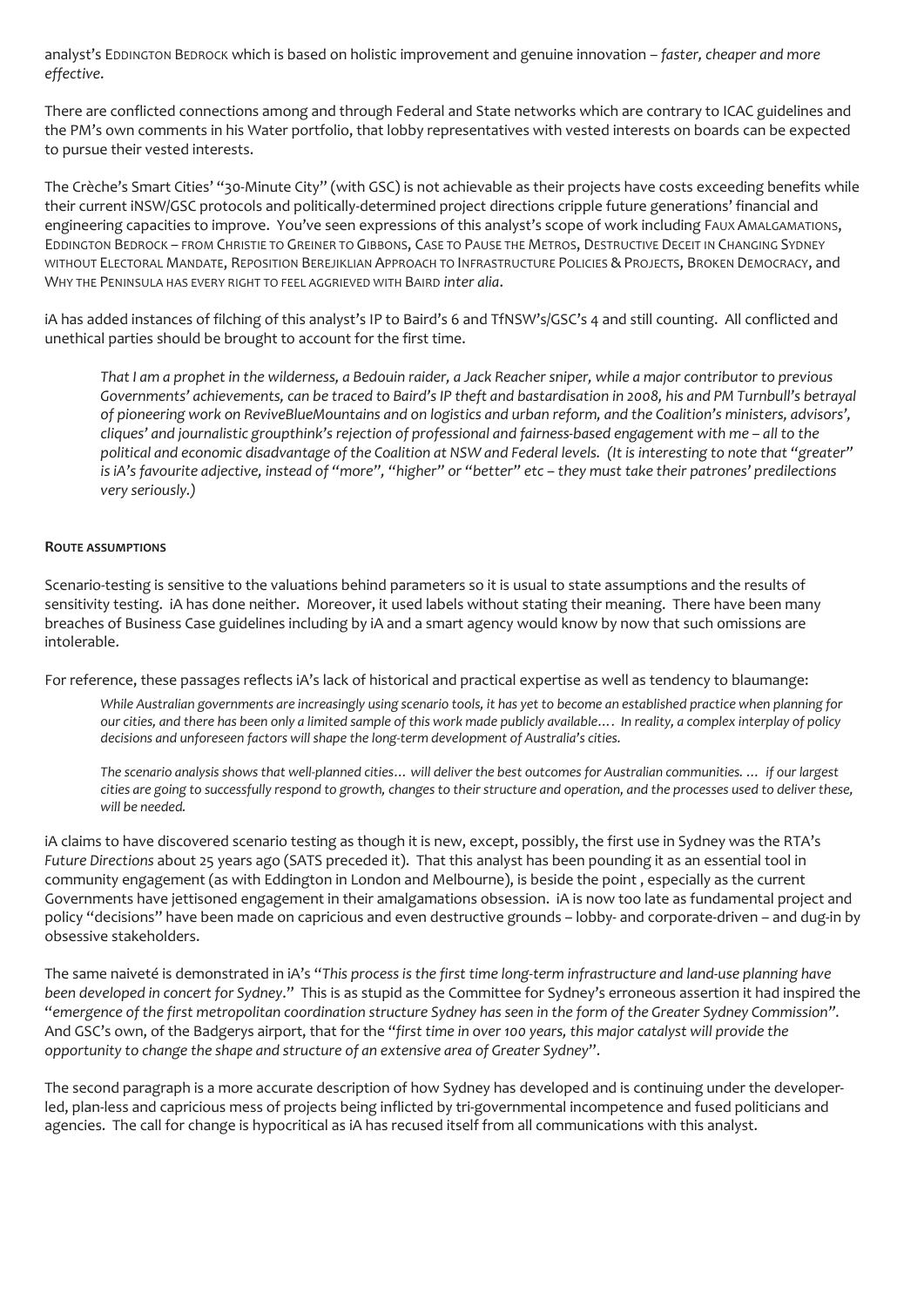Scenario testing would have changed these three contexts and all others:

| Bankstown/<br>Green<br>Square<br>Metro | $\bullet$              | Airport Link has two stations but Metro will<br>put in one more and iA sees additional tram<br>as essential but pointing to CBD instead of<br>reducing congestion between Newtown and<br>say Bondi Junction.                                                                                                                                                                                                                                                                                                                                                                                                                                                                                                                | No known needs analysis of E/W demand (cross-regional), focus<br>is on CBD axis which may be "stupid". iA was appeasing<br>Berejiklian and especially LM Moore w/o logic or analysis of<br>options. PM has special liking for trams.                                                                                                                                                                                                                                                                                                                                                                                                                                                                                                                                                                                                                                                                                           |
|----------------------------------------|------------------------|-----------------------------------------------------------------------------------------------------------------------------------------------------------------------------------------------------------------------------------------------------------------------------------------------------------------------------------------------------------------------------------------------------------------------------------------------------------------------------------------------------------------------------------------------------------------------------------------------------------------------------------------------------------------------------------------------------------------------------|--------------------------------------------------------------------------------------------------------------------------------------------------------------------------------------------------------------------------------------------------------------------------------------------------------------------------------------------------------------------------------------------------------------------------------------------------------------------------------------------------------------------------------------------------------------------------------------------------------------------------------------------------------------------------------------------------------------------------------------------------------------------------------------------------------------------------------------------------------------------------------------------------------------------------------|
|                                        | $\bullet$              | The Bankstown extension was decided by<br>the project team (TfNSW advice) which is<br>weird, undemocratic and inept - they didn't<br>realise they'd "have" to "straighten"<br>platforms, massively increasing costs - but<br>all unnecessarily according to German expert                                                                                                                                                                                                                                                                                                                                                                                                                                                   | Metro: "public" benefit/cost ratio appears to be about o.<br>Commercially very risky, tax basis would be inequitable and<br>inefficient. Greiner and Christie proposed rapid transit on<br>upgraded Bradfield lines, with capacity of 40,000 passengers<br>per hour in each direction, RG suggests extension to Badgerys <sup>®</sup> .<br>The West Metro is a "white elephant" and its cost burden<br>prejudices more logical options.                                                                                                                                                                                                                                                                                                                                                                                                                                                                                        |
| West Metro •                           | $\bullet$              | Labor idea, one of many on the merry-go-<br>round, a "lot of money" has been spent out-<br>of-sequence (attacked by Grattan as pushing<br>up costs) - but it reduces investor and<br>community confidence. David Borger's<br>"there's no downside" was typical cant.<br>Goanna Transit Bridge out of RG's work Vs<br>Labor is cost-effective and very useful, that it<br>is neglected is a sign of psychological defects<br>as well's as UGNSW's hubris in stopping all<br>development.                                                                                                                                                                                                                                     | Might be valid but there are many internal options and no<br>testing of the main Christie/Greiner one which has major<br>advantages. Berejiklian rejects all of RG's work ex cathedra and<br>thereby lost Google and 16,000 housing units<br>Goanna has a different function in space, "local solution"<br>councils also tricked into naming rights over a long-term<br>$\bullet$<br>and improbably Metro monstrosity instead of<br>understanding the basics<br>Berejiklian's rejection of Google (Turnbull/Baird "most<br>$\bullet$<br>exciting urban redevelopment in the world") replaced by<br>RG's The Fireworks - a potential wonderful Joint Venture<br>for NSW                                                                                                                                                                                                                                                         |
| Barangaroo<br>ExpressNet               | $\bullet$<br>$\bullet$ | Linking of the street transit systems (bus and<br>tram) on the eastern and western sides of<br>the CBD via street systems and the<br>construction of a curved Goanna Transit<br>Bridge <sup>®</sup> from above Barangaroo to Rozelle<br>off the tips of headlands (minimising land<br>disruption). Its "mother" bridge was built 10<br>years ago at Coalcliff, costing just \$60<br>million. Extending for length, the Goanna<br>would cost about \$500 million - cheap for its<br>great value<br>Resolution of CBD congestion by the<br>elimination of 7 E/W conflicted intersections<br>through a circumferential road and transit<br>boulevard - where the Jan Gehl and George<br>St tram schemes worsened the realities | Provision of<br>fast transit through The Bays to the Victoria Road corridor<br>at Rozelle, including the Overseas Passenger Terminal and<br>White Bay Power Station (the Google site, now foregone<br>due to delays in providing transit enablement)<br>Relief of the ANZAC Bridge (and speeding-up buses) which<br>$\bullet$<br>is about to experience 20% more congestion off the<br>WestConnex works<br>Walking and cycling in extension of current programs, and<br>The basis of a long-term fast Flexity Swifta or similar<br>tram/trains system ("expressnet") to link street and rail<br>transit systems. (This is urban innovation but of a type<br>well-known in Europe, checked by a former Bombardier<br>senior engineer.) One stream could run to Victoria Road<br>and thence North Ryde; the other via Norton Street and<br>back to Central via three universities and two regional<br>shopping/services centres. |

Since Google's departure, the concept of The Fireworks $^\circ$  apartment and mixed-use tower was developed by RG. This might be 110 floors in height with the Goanna Bridge going through its middle, creating a transit and retail/services structure over several floors. Two vertical firing pipes would allow spectacular fire curtains to harmonise with the Harbour Bridge's firework curtain. The configuration would be developed by a Joint Venture: the Goanna is an "un-locking" stratagem. Other firing sites through the CBD are horizontal.

However, to maintain iA's spirit, here are some comments on what iA says it has based its technically-limited scenario-testing on.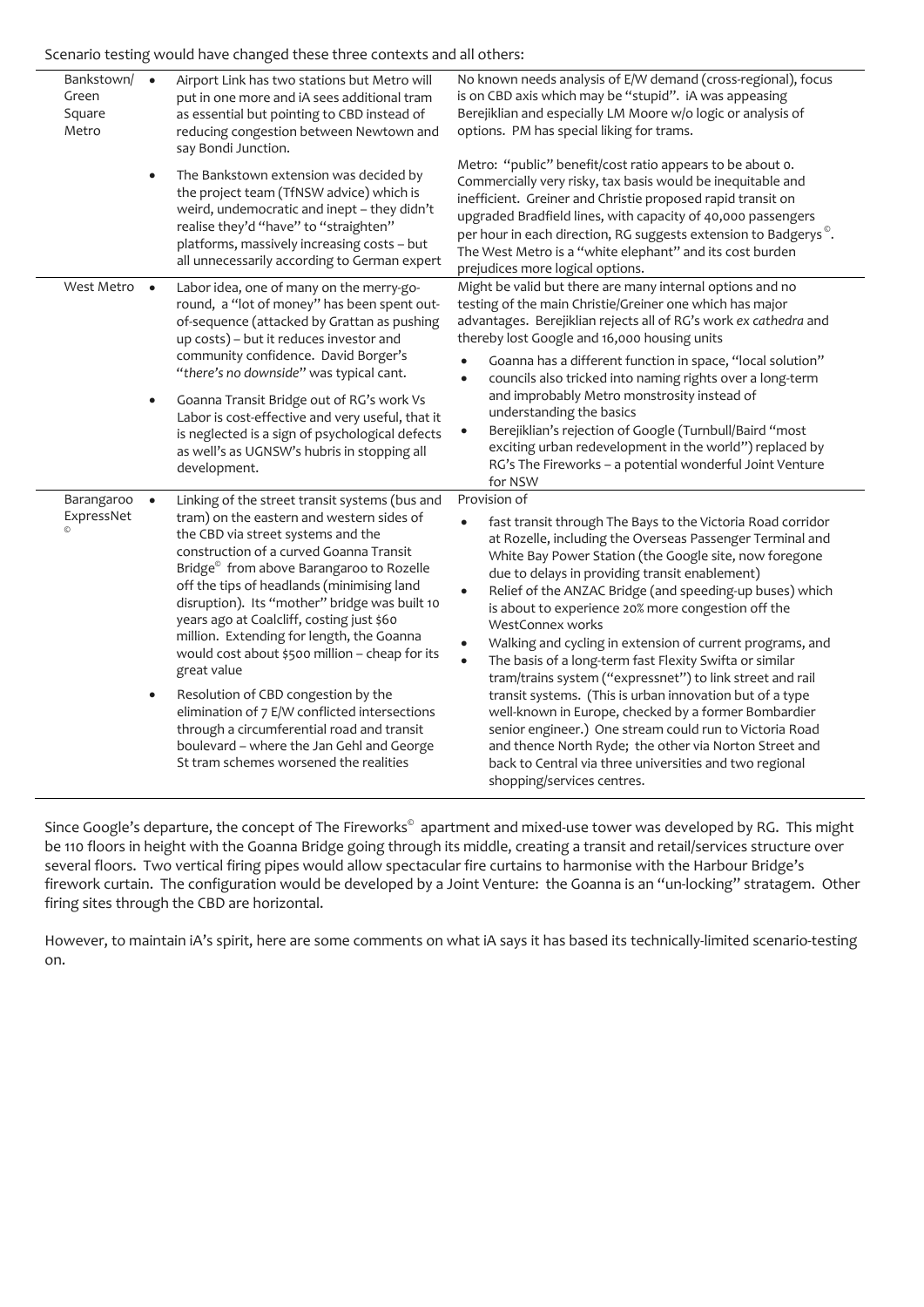It needs to be remembered that Berejiklian's promises are heading towards \$100 billion un-funded with rumours coming out of TfNSW of even bigger catastrophes ahead (such as tunnelling under Razorback's shale). The SMH's informed leak on the WS City Deal mentions \$30 billion for the new northsouth line (outer orbital), of which the sponsoring CEO of WSROC decried iA protocols (reflecting Carl Scully's contempt for due process and exploiting Liberal influence circles), and it bears no relationship to "30-Minute City". In terms of priority, it is probably classic "*ideology and stupidity*" as is WSROC's position.

Savings to be gained from proper procedures are very significant – a minimum of \$30 billion since Greiner was forced out in 2012 including the  $2^{nd}$ Harbour Crossing which was out of priority order and unnecessary had the Hurstville-to-Strathfield line been included as urged in BEDROCK. (That it now has nominally snuck in the back door is shameful.)

iA has accepted, without due and proper consideration, the following Bairdijiklian specials

| in Low Density even though not relevant to it                                                                 |                                                                                           |  |  |  |
|---------------------------------------------------------------------------------------------------------------|-------------------------------------------------------------------------------------------|--|--|--|
| <b>ROAD</b>                                                                                                   | <b>Comments - NB remember Grattan Roads to Riches</b>                                     |  |  |  |
| Beaches Link                                                                                                  | unlegitimised bias, ignores 2008 and DOTARS                                               |  |  |  |
| Bringelly Rd Stg 2                                                                                            | inevitable                                                                                |  |  |  |
| M5 West upgrade                                                                                               | inevitable                                                                                |  |  |  |
| NorthConnex                                                                                                   | inevitable                                                                                |  |  |  |
| Northern Rd Upgrade                                                                                           | inevitable                                                                                |  |  |  |
| Outer Sydney Orbital                                                                                          | explain, if M10 then politically-led                                                      |  |  |  |
| Sth Connector M'way (F6?)                                                                                     | ignores defects                                                                           |  |  |  |
| WestConnex all stages                                                                                         | ignores out of capacity & Goanna option                                                   |  |  |  |
| Western Harbour Tunnel                                                                                        | unlegitimised bias                                                                        |  |  |  |
| Western Syd Infra Plan                                                                                        | explain                                                                                   |  |  |  |
| Parra Rd BRT                                                                                                  | same wrong model as dumped by Berejiklian?                                                |  |  |  |
| RAIL                                                                                                          | <b>Comments</b> - NB remember Grattan Roads to Riches                                     |  |  |  |
| Bankstown-L'pool High Capacity Upgrade                                                                        | East Hills is higher priority                                                             |  |  |  |
| Metro NW City SW                                                                                              | Lack merit and legitimacy                                                                 |  |  |  |
| West Metro                                                                                                    | Inferior to Goanna + iNSW/Chrsitie upgrading of Main West                                 |  |  |  |
| Badgerys-Campbelltown                                                                                         | Not properly considered against logistics ex Maldon-Dombarton                             |  |  |  |
| Badgerys-Leppington                                                                                           | How justified? See also above                                                             |  |  |  |
| Badgerys-St Marys                                                                                             | How justified? See also above                                                             |  |  |  |
| Hurstville-Olympic Park (not in Low Density)                                                                  | Misses most important adaptive innovation opportunity*                                    |  |  |  |
| Parramatta tram Stage 2                                                                                       | Not in Low Density but misses point of ParraCity's earlier work<br>* cf Eddington Bedrock |  |  |  |
| Die seiten in Diefe aus waren waren die kanak (wille aus wille koning aus dem aus die kanakte voor die koning |                                                                                           |  |  |  |

*Roads to Riches* proposed that (after political authorisation) politicians be divorced from project development until results are tabled in Parliament. NSW's poor record and the current lack of Federal counterbalancing leads to support for Grattan around a wider set of options.

The Crossing only gained primary political ranking because of Berejiklian's 2012 NW Tunnel blunder (and Government and media lack of awareness). This analyst regularly makes the point that the Governments cannot question his cost calculations as they have not even done their own.) The mention of Hurstville is snide, see quotes from the *Daily Telegraph* following.

iA admitted that "*The implications of poor practice are substantial. Research completed by the University of Melbourne's Next Generation Engagement Project has found that around \$20 billion in infrastructure projects have been delayed, cancelled or mothballed due to community opposition over the past decade*". That is superficial and Grattan have put a higher cost on the effects of poor engineering and managerial practices including the lack of pre-planning (cf WestConnex, ES tram, Bankstown and all metros, and Parra tramways.

The F6 reference is important. The Grattan Institute rightly saw the Eastern Suburbs tram as worthy of special investigation as an indicator of a "*negligent*" approach which showed uninformed value-laden public statements from two government leaders; but ignoring Brereton's and Rockdale City's work on the F6 shows how anal the Road administration is. In addition, non-observance of probity protocols shows the Government has learnt nothing from WestConnex – changes in Tempe are significant enough to require a new Business Case in accordance with Guidelines. The following needs updating due to the last few back-of-the-envelope changes-of-mind:



The F6 alignment was developed by the then DMR before Laurie Brereton built his electorate's expressway system.

The old alignment would stress innerwest suburbs such as Tempe and Newtown which are always heavily trafficked anyway.

The revised alignment, which was adopted as policy by Rockdale City Council in 2005, would re-direct southern traffic via a "local standard" road (capacity being maximised at about 27 kmh average speed) onto Brereton's roads which are engineered to handle them better than the Princes Highway.

The Grand Parade would become a transit boulevard with a quality BRT system (designed by RG). The RTA resisted all these for no good reason and the RMS has maintained that "tunnel vision" to Sydney's detriment. Only an Eddington-type inquiry could redress that – benefits/savings would be in the \$billions.

The Transport Long Term Master Plan in 2012 was the start of Berejiklian's ideology-led and probity-light "strategic" statements. (One on *Rail Futures* lasted less than a month, of course, June to July 2012). At the time the executive (now CEO of Planning) refused to consider Gibbons' work, leading to "*Transport thinking stuck in bureaucratic black box*" (DT 5 Apr '12), and Andrew Clennell cited their arrogant failure to consider options in his classic "*Liberal Bromance between Barry O'Farrell and Nick Greiner hits great divide*" (DT 29 Oct '12):

*submissions to Berejiklian's draft transport masterplan closed on Friday but Transport for NSW is not even expected to make those submissions public. One, from a former head of planning at the transport department Robert Gibbons, released to The Daily Telegraph, suggests a Hurstville to Strathfield train line could take pressure off a second Harbour rail crossing and a Maldon-Dombarton rail line could service Port Kembla in terms of freight and take the pressure off traffic around Port Botany.*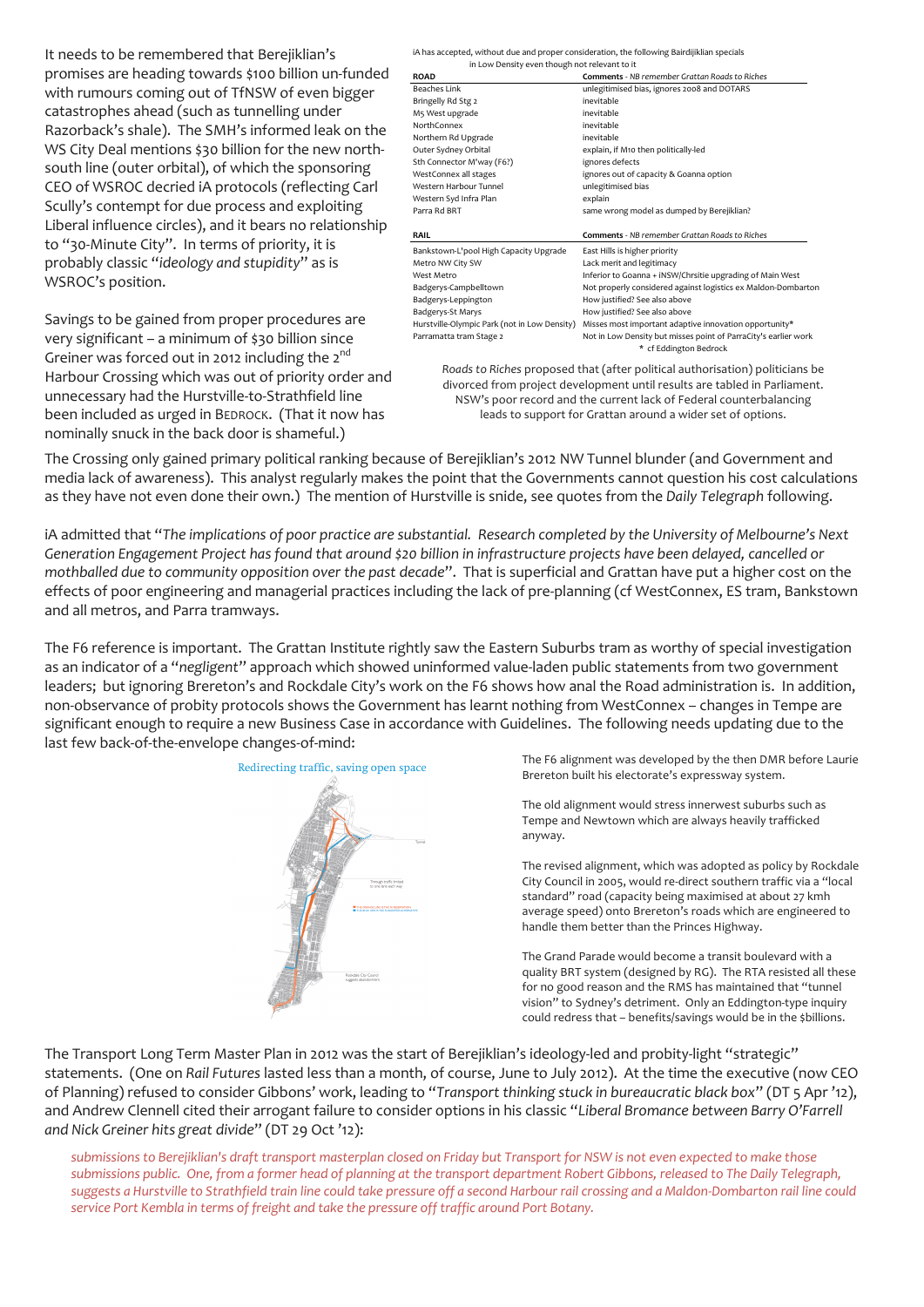*Gibbons argues both the transport masterplan and the State Infrastructure Strategy have failed to properly take into account those two projects, which when last assessed would cost about \$1 billion each. A spokesman for Transport for NSW did not give a commitment to release the submissions. "Transport for NSW will collate his latest feedback and make a decision on the most appropriate way to present all of this information with the final masterplan."*

Of course all such ideas were filtered out (ditto local government and planning reviews – and Labor's Blueprint too, part of the long-term decline in public sector competency.) There has been no apparent official revisiting of these issues although one can see cracks in the carapace but always without recognition of or reward to the thinker as with the Hurstville innerorbital (which Ron Christie admitted he would have included in 2001 but forgot to).

**IA'S CLAIMS** – *following many detailed expressions to them, all ignored (albeit part-filched)*

### It was observed that:

- 1. iA is sufficiently up-to-date to include unannounced City Deal contents (it has twice written to this analyst saying "*iA is not involved in planning Western Sydney*") but has left in the Parramatta Road BRT that was technically deficient and dumped by Berejiklian in her obsessive pursuit of the West Metro
- 2. iA has included options that are sub-standard and excluded better options neither independent nor professional
- 3. iA excluded logistics on the grounds of practical measurement but that is incorrect and denies the significance of mercantile survival/prosperity and E/W employment re-balancing. iA's words are strategically incorrect as Sydney is fragile in mercantile continuum terms, employment in Western Sydney and the Central West of the State are at stake, and logistics requires – demands – special treatment (which TfNSW has never understood, see this analyst's THINKING LOGICAL LOGISTICS II). As iA says in another part of the same document, with its usual schizophrenic duality:

*Australia's containerised freight task is projected to (increase) by 165% by 2031, with cities being a primary location for this growth. This will have implications for our urban freight networks... which will impact the future structure of our cities.*

4. Another example is hypocritical also as iA's practical work decries regional realities:

*The opportunity exists to ease the pressure on our larger cities by growing the populations of the smaller ones. Delivering these solutions will require us to reform how we plan and govern our cities.*

5. iA neither understands nor values political commonsense and proper community engagement as the principal driver of successful cities.

An overview of the five critical issues follows:

|                                                                                                                                                                                                                                                                                                                                                                                                                                                                                                     | REALITY                                                                                                                                                                                                                                                                                                                                                                                    |
|-----------------------------------------------------------------------------------------------------------------------------------------------------------------------------------------------------------------------------------------------------------------------------------------------------------------------------------------------------------------------------------------------------------------------------------------------------------------------------------------------------|--------------------------------------------------------------------------------------------------------------------------------------------------------------------------------------------------------------------------------------------------------------------------------------------------------------------------------------------------------------------------------------------|
| Mission orientation success in stated objectives against outcome-based PIs?                                                                                                                                                                                                                                                                                                                                                                                                                         |                                                                                                                                                                                                                                                                                                                                                                                            |
| Infrastructure Australia is an independent statutory body that is the key source of<br>research and advice for governments, industry and the community on nationally<br>significant infrastructure needs. It leads reform on key issues including means of<br>financing, delivering and operating infrastructure and how to better plan and utilise<br>infrastructure networks provides the community with accessible information on the<br>potential outcomes of growth and change in their cities | 1. iA's board membership was biassed towards<br>Infra Partnerships Australia and changes made<br>on this analyst's urging (Birrell, Mrdak and<br>Schott) reduced that risk, but TRANSAC<br>showed there should be no industry/ lobby<br>reps at all - this is a topic to debate                                                                                                            |
| It promised:<br>a consistent culture of robust and transparent decision making and delivery across<br>infrastructure sectors. Ahead of project selection, we need to improve the evidence<br>base for decision making by increasing the delivery and quality of integrated long-term<br>infrastructure and land-use planning, stakeholder engagement and project development                                                                                                                        | 2. iA's governance, corridor reservation and Value<br>Capture work has been second-rate<br>3. iA has failed to implement rigorous probity and<br>prudential testing including feasibility of valid<br>options since about 2013, indeed has promoted<br>blundering                                                                                                                          |
| studies.<br>It found                                                                                                                                                                                                                                                                                                                                                                                                                                                                                | 4. iA refused to consider this analyst's Rescue<br>Plan (see Appendix 1) and other<br>correspondence                                                                                                                                                                                                                                                                                       |
| Politicisation PM's Crèche DIRD "Cloak of Invisibility" (4-stage sub tabula<br>protection of the GSC), hubristic ES tram disaster, CLARA against potentially<br>more successful model, ideological continuance of amalgamations (related to<br>cultural and political corruptions due to incorrect issue identification and<br>alternative solution assessments), continuation of GSC and misstatement of<br>Greater Brisbane                                                                       | 1. Guidelines (in red) at left have never been<br>applied to this analyst's knowledge. (NB<br>Greiner's "zero gate" - also ignored)<br>2. PMO and Taylor MP announced "Smart Cities<br>Plan" with no mention of impediments*, "30-<br>Minute Cities" created a "cloak of invisibility"<br>for GSC which had released District Plans that<br>were flawed in strategic and spatial terms. No |
| Infrastructure Australia, Australian Infrastructure Plan:<br>Proponents of new infrastructure which do not undertake the prerequisite project<br>development work risk poor outcomes, preventing the community from accessing the<br>infrastructure they require, and restricting economic opportunities.<br>Prior to investment decisions, governments should define the problem that needs to                                                                                                     | journalist spotted the pattern.<br>3. iA reviewed WestConnex's Business Case (as<br>finally submitted) and reached wrong<br>conclusions, putting BCR > 1 when SGS had<br>earlier concluded it was <1. jA refused to revise                                                                                                                                                                 |

be addressed. Problems are identified through long-term integrated infrastructure planning and the analysis of strategic data sources such as Infrastructure Australia's

earlier concluded it was <1. iA refused to revise when I found max of 0.7.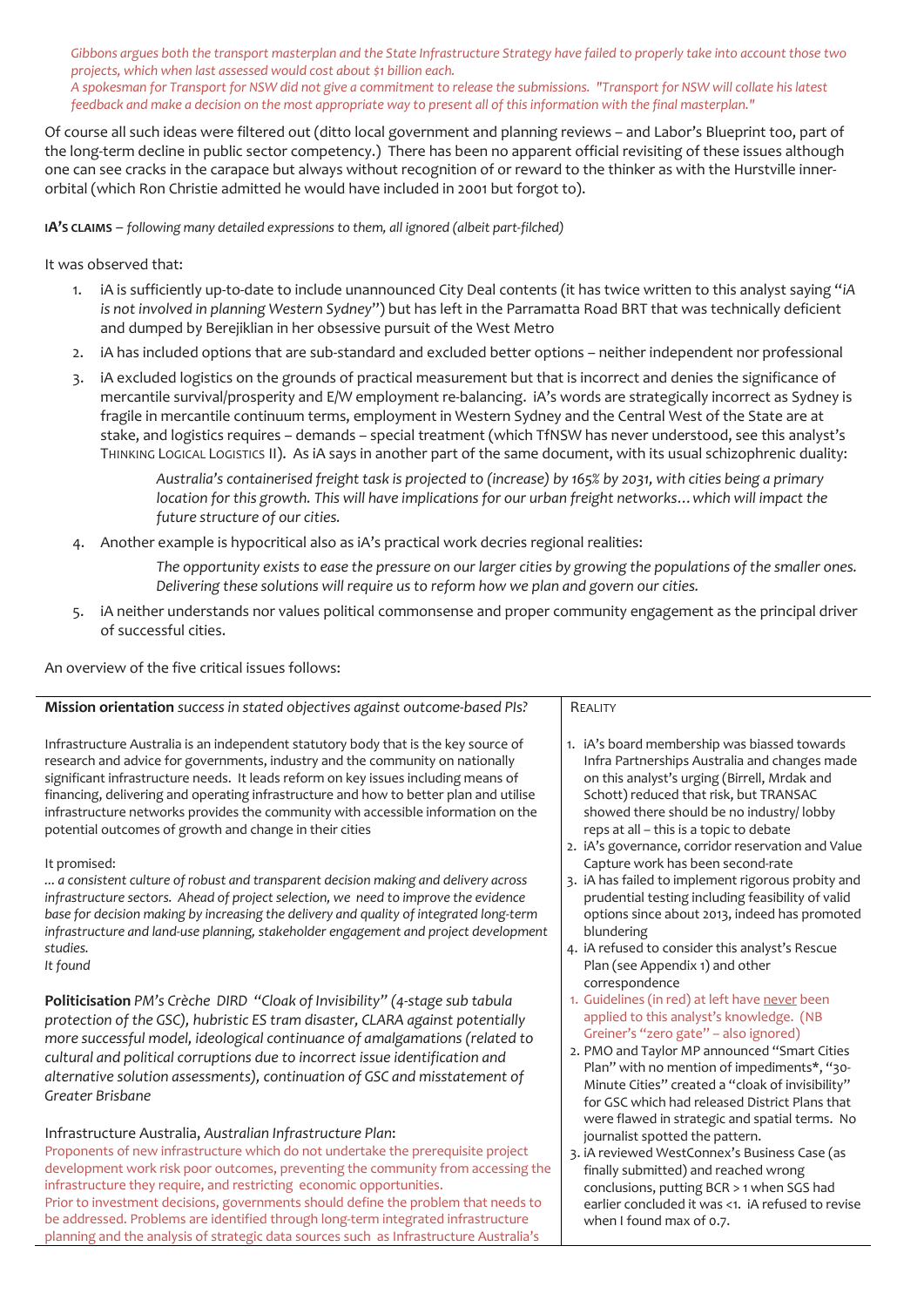Audit. Once the problem has been defined, early project development studies should then proceed. These include:

- Strategic options assessments: demonstrate the nature and scale of the problem(s) and identify solutions which may or may not involve the delivery of new infrastructure;
- Feasibility studies: undertake engineering, environmental and economic assessments to develop solutions into fully-scoped projects; and
- Project business cases: provide more detailed economic assessments, including cost-benefit analysis.

These studies help ensure the right infrastructure solution is selected and that benefits to the community are maximised.

Infrastructure Australia published the Australian Infrastructure Plan in February 2016. It outlines an evidence-based pathway towards more efficient and productive infrastructure for Australia's future

If we fail to effectively anticipate and respond to growth, the likely results will be declining economic productivity, increasing environmental pressures and a marked reduction in each city's quality of life.

The opportunity exists to ease the pressure on our larger cities by growing the populations of the smaller ones. Delivering these solutions will require us to reform how we plan and govern our cities.

To meet the demands of population growth, cities must rapidly increase the delivery of well-located housing supply and ensure that housing remains affordable to a broad cross-section of the community. Each city will be required to plan for and appropriately locate an expanding jobs market.

Current long-term planning processes for Australia's largest cities generally draw on population and employment projections to produce a metropolitan vision, which paints a high-level picture of what it will be like to live and work in the city in coming decades. These visions are supported by corresponding delivery milestones and policy objectives, such as location-specific targets for the zoning of land to support new housing or the creation of new jobs or the identification of new or upgraded infrastructure.

Progress has been made towards metropolitan governance in Melbourne, beginning in the 1990s, and in Sydney, with more recent local government amalgamations. In addition, in 2015, the NSW Government took a significant step towards metropolitanlevel governance with the establishment of the Greater Sydney Commission. The organisation leads metropolitan planning for Greater Sydney and is responsible for delivering the Greater Sydney Region Plan

The community does not have easy access to the necessary tools and analysis to understand the scale of prospective growth, the potential pathways to cater for this growth, and, most importantly, the relative trade-offs associated with different decisions about how each city should grow.

The Australian Government should encourage state and territory governments to focus and prioritise efforts toward achieving full accessibility compliance across public transport networks in Australia's largest cities within defined timeframes.

Australia's largest cities should establish institutions and processes which enable the delivery of metropolitan-scale governance. There are a number of pathways this reform can take, ranging from the establishment of new metropolitan focused agencies, to the amalgamation of existing local councils. The approach adopted should be tailored to match each city's unique characteristics.

Australian governments should adopt a place-based approach when translating metropolitan visions into the sequencing and delivery of development with infrastructure. Opportunities exist for this approach to be applied to the planning, community engagement and governance processes currently used for delivering change at the local level.

**This text is a continuation of comments at the right, for spacing reasons:**

18. Its affordable housing targets are difficult to achieve where the ownership

- 4. iA reviewed Bankstown Business Case, did not object to 110 redactions, did not realise public benefits <0 and all costs assigned to speculative profits and unfair land taxes
- 5. iA reviewed Green Square after Clover said crisis, they said "national priority", omitted two existing stations (duh) then failed to understand E/W congestion patterns. NSW Planning Minister had conflicted interests and added Metro station w/o iA assessing merits of options
- 6. iA's project priority list does not include details of what has been submitted, how each accords with guidelines, and why ranks determined. iNSW locks out community (a la WestConnex) through pre-screened access rights. It is not systemically integrated nor economically justified
- 7. Governance is much talked about but not understood. Brisbane has 5 LGAs (10 in SEQ) and Auckland almost 40 community governments. Rejection of CREATIVE RECONSTRUCTION makes this generation a dud, especially iA and CfS.
- 8. The PM and Ministers, and Premiers and Ministers, give every appearance that they are driven by non-engineering and non-economics "ideological" and lobby motivations.
- 9. How will iA "require" cities to respond as they are controlled by ossified State Governments.
- 10. GSC is subservient to Ministerial whim. It is preparing *what the Government will accept* which is no change to Metro or Peninsula absurdities nor to regional disparities. GSC is heavily conflicted with its planning structure omitting municipal officials and its board membership interlinked with "hidden in plain sight" links with Infra Partnerships Australia with its monothematic obsession with the advocacy of tollroads and metros etc, with Planning (setting plans and approving metros and tollroads etc), iNSW with its assessment of metros and tollroads etc, and with GSC which is charged with the implementation of tollroads and metros etc, with . The Chief Commissioners' reported seat in Cabinet must restrict her elsewhere (it didn't work for the spritely and independent Nick Greiner)
- 11. GSC appears to have no understanding of the capacity and cost differentials between trams and BRT under apple v apple assumptions – BRT is far more effective as well as being much more energy responsible. (It seems it is not allowed to utter "BRT" since 2012's Berejiklian's spat with Greiner – how silly!)
- 12. GSC has some of the best talent in Sydney among its employees but some notable duds in the clouds as showed by simple internet searches. Its "Three Cities" vision and District Plans are barely relevant when it is realised that:
- 13. Three Cities means nothing without fundamental changes in infrastructure and commercial and residential "culture" including collapsing small centres into the bigger ones to enable central economics, breaking arterial routes that diffuse movements, and creating new transit "expressnets"© around the three nodes where all foreseeable money has been sunk into an unproductive arterial metro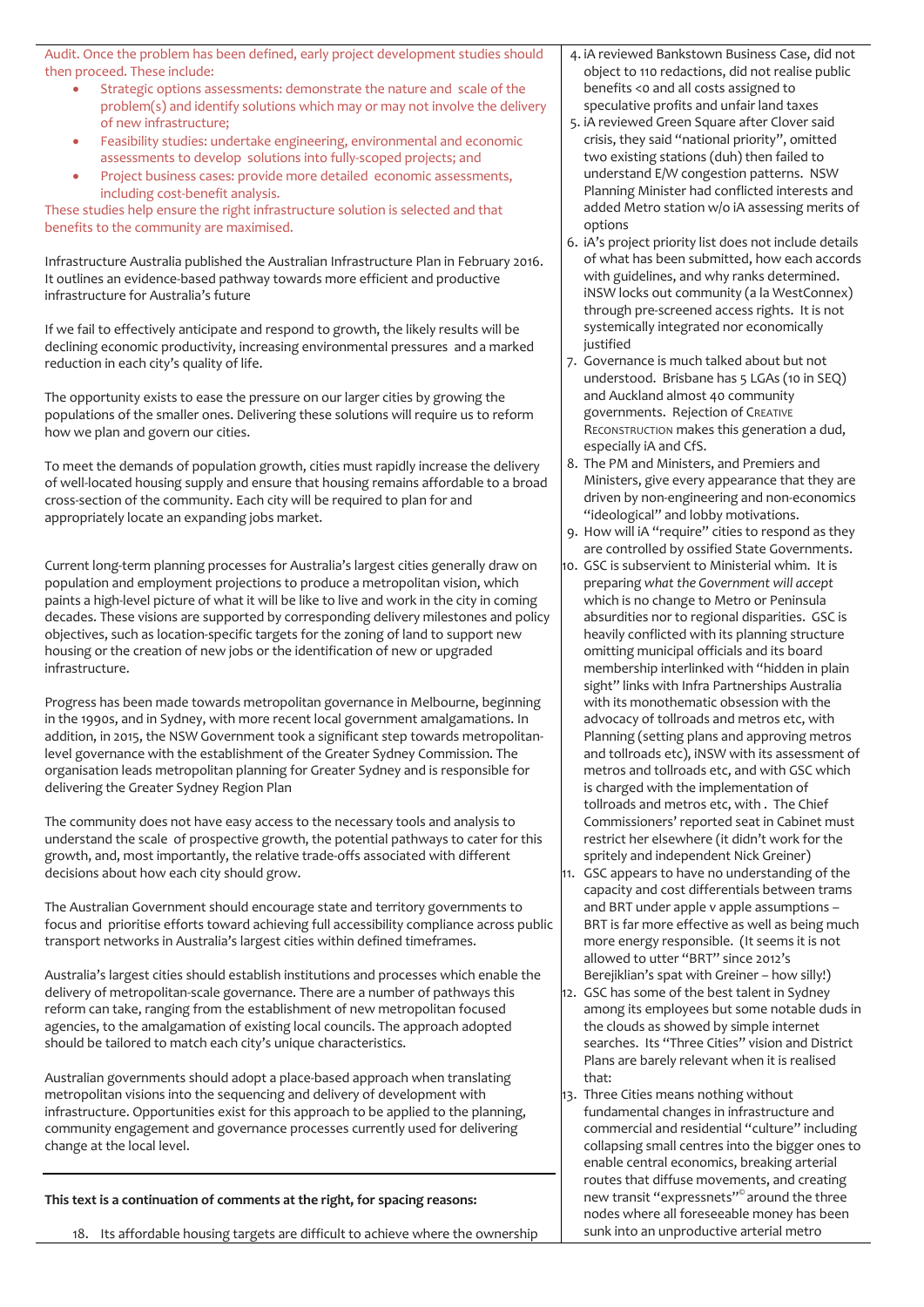pattern of new apartments is so risky, apart from the reality that no extra transit capacity will be available. Its commitment to "metrics" lacks a meaningful feedback loop to mega-projects-making which have political/ideological momentum that repels logic

- 19. Value Capture as mooted will be anti-competitive and impose spatial and intergenerational inequalities. In any case, it is also known as "drip funding".
- 20. GSC is a suave sledgehammer required to force through Governmentdictated densifications without demur. Reality would indicate that such a commission should lead, not just follow – see the quotes on the cover of this report. GSC's survival is essential and a review of its Act should be brought forward.
- 21. UGNSW makes no pretence that it is anything but a herd of ex-employees from a hard-edged development company/s. It has mismanaged a succession of community interfaces and embarrassed Ministers. It also pushes high-rises as the answer then seeks to garner infrastructure out-oforder and without planning logic. There is no place for UGNSW is a properlyfunctioning planning regime: priorities would be set as on the right-hand side of the following graphic, then passed to the market for quality decisionmaking and implementation. As with "planning" and DAs generally, it would be better to revert to the Wran/Greiner 1980 scheme, as it was before Carr & Crew fragmented it under lobby contamination.

**Conflicted relationships and consequences** *e.g. move from Eddington to Birrell, embedded lobbies and journalists, GSC's Parra tram and now the Hurstville-to-Olympic Park (what was the history of that!)*

Many communities are not effectively engaging with the broader context of change occurring in their city and as a result they are often opposed to the corresponding local changes in their area that result from broader strategic directions there are often understandable reservations in parts of the community regarding the potentially adverse impacts of population growth and corresponding land-use outcomes, such as increased housing density or longer travel times.

While each process is different, there is a tendency for engagement to be focused on informing, rather than consulting, the community about the change that is going to occur, with the scope for input often limited to small-scale details of the design and implementation. In practice, this means governments fail to capitalise effectively on the potential for communities to contribute valuable local knowledge regarding what problems exist in their areas, and the range of potential solutions to solve them. The community is also more likely to oppose change based on a legitimate feeling that they have not been appropriately involved in the decision-making process.

**Competence** : *e.g. WestConnex, Green Square tram pointing the wrong way (as does the Barangaroo station), axial densification (and congestion Maginot Line), West Metro and Peninsula uber-tunnel/Manhattanisation inter alia*

*The following items are part of the list at right (for space reasons):*

- The inherent complexity between Metro the failure to meet accepted standards of project assessment and the exclusion of consequential damage to the Bradfield-era heritage rail system means that Metro and associated tunnel actual or theoretical funds should not be expended until it is known what the contingent liability from the Bradfield degradation will be. This is a "Catch-22" that is consequential to ideology-based decisionmaking that is so decried by PM Turnbull. Minister Constance should be encouraged to meet his promise to release details of real estate factors in Business Cases which are shams now.
- 6. System development, the cannibalisation of the Bradfield-era double-decker system, and the risky air-space residential densification of the MTR model, makes Bankstown a potentially disastrous case study: sacrificing the hardwon proceeds of privatisation on a commercially-risky system that is unlikely to meet more than 4% of new dwellings over 15 and more years does not have the ring of success about it.

**Professionalism** *willingness to listen and amend e.g. Blue Mountains Bankstown Metro (Lucy Turnbull's and Berejiklian's political intransigence), and*  network centred on the Sydney CBD

- 14. GSC's densification in Canterbury-Bankstown lacks a transit or road basis – increased congestion is inevitable as well as worsened affordability and heat-sink effects – none analysed by any Government agency and regarded by silo-thinkers as fairy-tale factors
- 15. They don't mention known problems and negotiate solutions, Bankstown Airport being a famous and notable case
- 16. Capricious announcements based on owner profiteering are foisted on it by Ministers, Canterbury Racecourse being the most recent known case
- 17. GSC uses "productivity" as a measuring stick but the definition is hidden and sits badly with such statements as that Peakhurst (without a rail station) is more productive than Mortdale and Penshurst (both of which have)
- Technocrats say that "communities do not engage" but ResPublica rightly says that "technocrats do not engage, they use "meaningless consultation".
- 2. UK Localism was focussed on getting ossified, stupid bureaucracy out of the way, and Barry O'Farrell agreed, hence my CREATIVE RECONSTRUCTION. There needs to be a cleaningout of State tomfoolery so that communities can create "innovation districts" and reject inept infrastructure which does not service citizens even it feeds corporates.
- 3. "Place management" was a bureaucratic tool under the Mant model in Adelaide, Fairfield, Liverpool and elsewhere. Newcastle's and Detroit's reforms were based on debureaucratising place management and integrating community interests in common themes. NSW has lost "willingness to pay" under its stupid LG and Planning reform disasters.
- 4. iA's whinges deny Grattan's findings on poor or absent "pre-planning" which iA plainly does not understand.
	- All NSW projects have failed probity and prudential protocols and all have avoidable defects. iA has rejected the repair of its systems (appendix 1)
- 2. RG's submissions to iA/Turnbull included doing Stages 1 & 2 of iA's guidelines properly i.e. needs analysis and feasibility testing. That none replied shows that iA and iNSW are ciphers and that Governments are not interested in outcomes based on community values
	- iA and its chairman emphasised the importance of feasibility testing of options and then business cases for short-listed prospects. Its comments on WestConnex suggested that better pre-planning might have reduced costs as well as community rejection. They made no complaints that NSW failed.
- 1. Many observers such as Terry Moran, Peter Shergold, Gerry Gleeson and Richard Smyth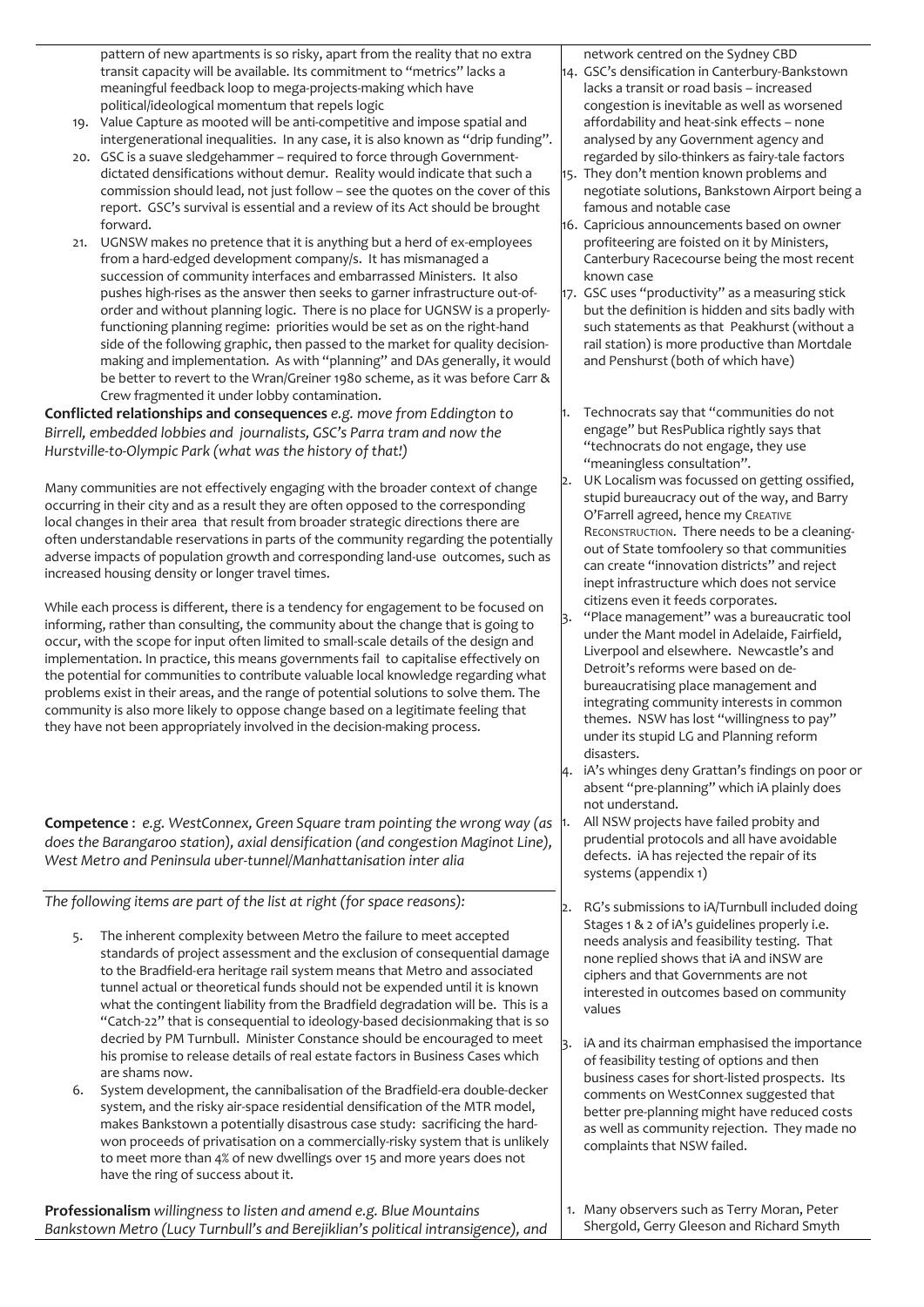*journalistic incompetence* have commented on the decline in professional standards in "the divide" between ministers and agencies. GSC is fully fused with Fed and State policy-makers to the detriment of NSW citizenry in this analyst's opinion. iA and iNSW cannot justify their budgets while they produce dysfunctional results.

2. Bruce Loder's prescription follows in the next block:

The late, great Bruce Loder said it best in "*Poor vision for the state in the blurring of the divide*" - SMH on 10 April 2008:

*Unfortunately, the Roads and Traffic Authority failed in its role as guardian of the public interest probably because, in common with the rest of the public service, it no longer has the ability to do so.*

Both the Cross City and Lane Cove tunnels are ill-conceived and doubtful economically. It goes without saying that neither are financially viable as toll roads. The Lane Cove Tunnel has the further defect of virtually eliminating Epping Road as an effective link in *the Sydney Metropolitan road system. In effect a toll is being levied on a previously existing untolled road - a technique used only as a means of limiting vehicular access to a centre as in Singapore and London.*

*The deterioration in management and skills in the public service exemplified in the Roads and Traffic Authority extends throughout the service and explains in part the problems of delivery being experienced in health, transport and public works.*

*It will not be easy to restore the public service to an effective provider of works and services and guardian of the public interest, but until then and until the roles of government and public service are once more clearly defined, we can expect the standard of government in NSW to continue to decline and the quality of services in NSW to continue to fall relative to other states.*

The Grattan Institute's Roads to Riches was a neat demolition of the dominant stupidity (PM's term) in the infrastructure cycle, both federal and state:

If Premier Baird wants his legacy projects to finish on budget, he should demand much more than closer monitoring of costs as projects are built. The actions that would really make a difference would be to curb his fellow politicians from promising to spend public money before a business case and project evaluation have been tabled in the Parliament, and to publish the post-completion report on projects afterwards. Then perhaps Mike Baird [Berejiklian] could be the Australian premier that finally nails "on time and on budget".

The unfortunate reality is that the following chart has to be presented in public due to the recusal of official stakeholders to traditional professional discourse.

The text is small and I apologise in advance; however it is comparatively simple compared to the full chronologies: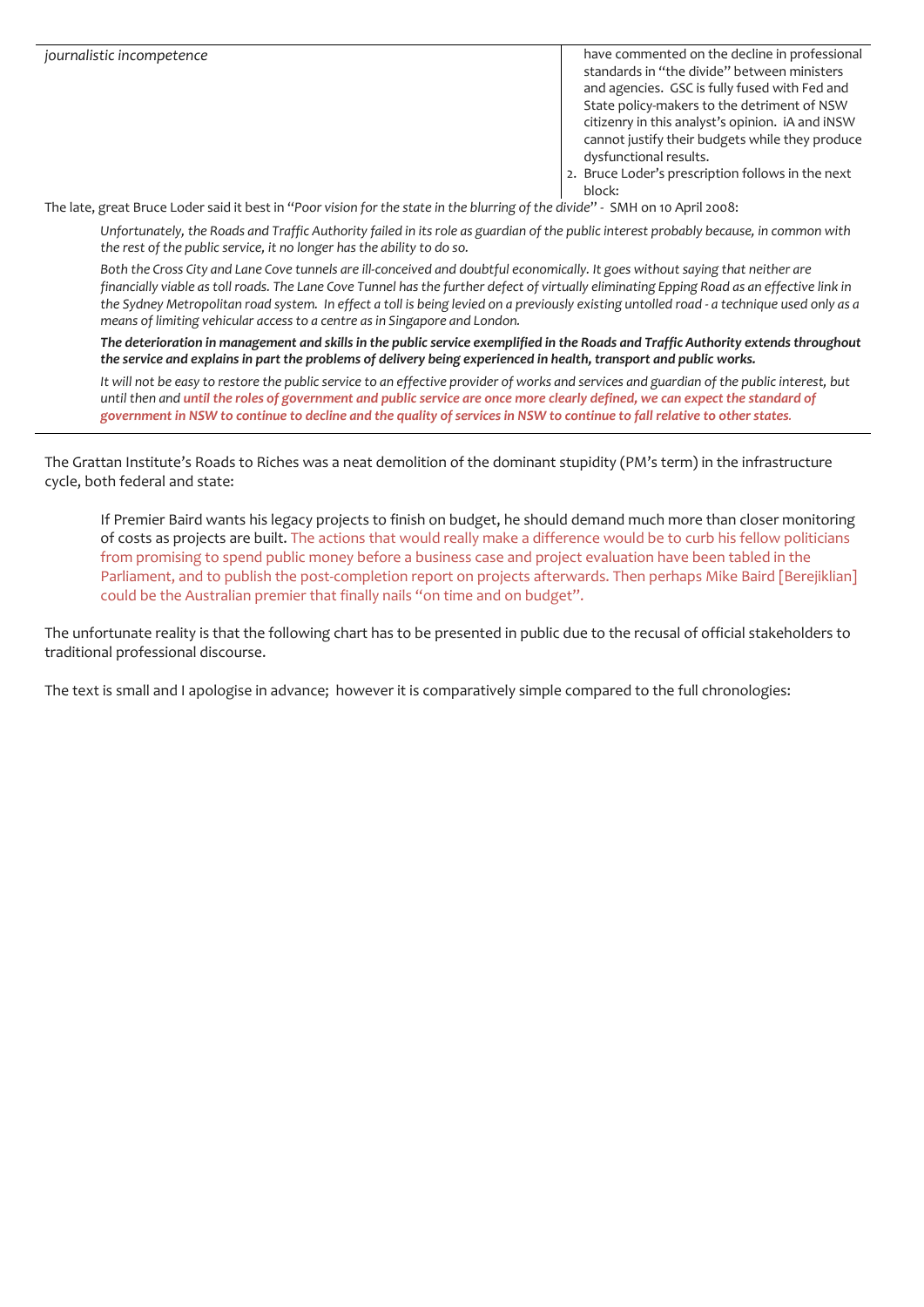#### **What is the project cycle meant to look like? Vs evasions and perversions?** Interactions between PM, iA and NSW: *leadership & discipline defects*

| The stench returns - NSW fused with PM Turnbull ----->                                                                              |                                                                                                                                |                                                                                                                                                                              |                                                                                                                                                                                                                                                                                                                                                                    |                                                                                                                                                                                                                                                                                                                      |  |  |
|-------------------------------------------------------------------------------------------------------------------------------------|--------------------------------------------------------------------------------------------------------------------------------|------------------------------------------------------------------------------------------------------------------------------------------------------------------------------|--------------------------------------------------------------------------------------------------------------------------------------------------------------------------------------------------------------------------------------------------------------------------------------------------------------------------------------------------------------------|----------------------------------------------------------------------------------------------------------------------------------------------------------------------------------------------------------------------------------------------------------------------------------------------------------------------|--|--|
| <b>Barry O'Farrell</b><br><b>Promises</b>                                                                                           | $2011 - 12$                                                                                                                    | 2015 - Baird takes over =                                                                                                                                                    | $2016 -$                                                                                                                                                                                                                                                                                                                                                           | → 2017 - Berejiklian takes over --->                                                                                                                                                                                                                                                                                 |  |  |
| Stench                                                                                                                              | iNSW under Greiner set up and<br>sets a vision for a clean and fast                                                            | Election: no mention Bankstown<br>closures, no dropping of Illawarra, no                                                                                                     | WestConnex erupts then Baird promises West<br>Metro (back of envelope, ignored iA). iA wrong                                                                                                                                                                                                                                                                       | Berejiklian promises reach c \$80 billion from the<br>\$15.9 billion but later the secret Razorback tunnel                                                                                                                                                                                                           |  |  |
| Barry O'Farrell 2010:<br>We will put an end to                                                                                      | project pipeline - applauded by<br>Stephen Cartwright of NSW                                                                   | removal of Bradfield system revealed -<br>still yet. Later - Baird announces 2nd Xing                                                                                        | conclusions on WestConnex business case -<br>refuses to revise                                                                                                                                                                                                                                                                                                     | added some \$20 billion = \$100 billion and rising                                                                                                                                                                                                                                                                   |  |  |
| the stench that has<br>surrounded [Labor]<br>for more than a                                                                        | Business Chamber.<br>Malcolm Turnbull's desires for                                                                            | will exclude normal trains. Newcastle<br>Herald reveals multiple errors in Baird                                                                                             | Poles and wires for regions - 2/3rds underfunded.                                                                                                                                                                                                                                                                                                                  | Berejiklian appoints her Transport cheerleaders<br>to all key planning/property roles, ensuring<br>capricious decisions are not appraised, PM does                                                                                                                                                                   |  |  |
| decade during which<br>[ideas] were drawn up<br>on the back on                                                                      | trams are contrary to Greiner.                                                                                                 | <b>Budgets</b><br>GSC created with heavy conflicts via ex                                                                                                                    | Baird announces new Western Tunnel and<br>extension from Rozelle to Allambie Heights w/o                                                                                                                                                                                                                                                                           | same                                                                                                                                                                                                                                                                                                                 |  |  |
| envelopes before<br>media conferences<br>not  the actual<br>needs of the                                                            | Berejiklian appoints metro<br>lobbyists to staff and TfNSW<br>committee - then breaks NW<br>promise. Author of inadequate      | officio and other directors and silo<br>powers (LG excluded)<br>NSW Business Chamber refuses to                                                                              | meeting iA requirements or considering<br>densification damage to beach culture<br>Does nothing abt 20,000 cars or 20% onto Anzac<br>Bridge off WestConnex                                                                                                                                                                                                         | PM/Baird/Berijiklian refuse to consider Gibbons<br>Rescue Plan for iA and Peace Plan for PM +<br>Google knew and was frustrated, they left. PM<br>mute but recruits Baird/Berejiklian "advisor" (to                                                                                                                  |  |  |
| taxpayers, citizens and<br>our economy"                                                                                             | L/T Transport Plan appointed to<br>head of Planning                                                                            | support better LG model, reinstitution of<br>Greiner protocols, and reversal of thier                                                                                        | PM releases "Smart Cities" which is a cloak of                                                                                                                                                                                                                                                                                                                     | repeat their errors?)                                                                                                                                                                                                                                                                                                |  |  |
| Gladys Berejiklian said<br>the metros were<br>doomed. "We want to<br>reassure the<br>community - if we do<br>win the next election, | Greiner and Broad depart when<br>Berejiklian and BOF override<br>them over trams on George St<br>and NW Rail ( iNSW confirming | transport policies into an Eddington<br>model<br>$\rightarrow$ $\rightarrow$ $\rightarrow$<br>2014 - housing targets go up (UGNSW)<br>then down (Minister Stokes), Illawarra | invisibility over NSW errors (including TfNSW,<br>DOPE and GSC). RG advised PM of conflicted<br>links that cause serious malfunctions. PM and<br>NSW make no real changes                                                                                                                                                                                          | PM sets up investment unit within PMC, adds to<br>city unit already there (repeats VicInc and WAinc<br>error). PM splits "urban" between Nats' Barnaby<br>and Libs' Fletcher.                                                                                                                                        |  |  |
| our absolute priorities<br>will be to construct<br>the north-west and<br>south-west rail links."                                    | Treasurer Costa/Jim Steers'<br>rejection in '08)                                                                               | already excluded as an error, now long<br>closure of Bankstown line revealed due to<br>unknown straightening of platforms                                                    | PM gives Budget \$78.3 million to Parra tram out<br>of priority order, \$8.4 billion to (part only of)<br>inland rail                                                                                                                                                                                                                                              | Feb 2018: iA releases pro-GSC analysis of growth<br>implications, no mention of strategic defects,<br>pinches 3 RG ideas, strange omissions                                                                                                                                                                          |  |  |
| Return power to<br>communities<br>Berejiklian - will listen                                                                         | Berejiklian's rejection of Greiner<br>pushes her smoke 'n' mirrors<br>model across the board                                   | Councils sacked in LGAs affected by<br>metro, WestConnex and CSG protests, by<br>Baird and Nat underling and Ministers                                                       | Grattan analyses ES tram and other cost over-<br>runs, and finds that NSW approach is negligent.                                                                                                                                                                                                                                                                   | Mrdak leaves DIRD (focus on Infra P'ship Aus)<br>Birrell, Schott leave iA (same focus)                                                                                                                                                                                                                               |  |  |
| Lucy T - below                                                                                                                      |                                                                                                                                | intimidated                                                                                                                                                                  | iA refuses to consider RG "Rescue Plan".                                                                                                                                                                                                                                                                                                                           | Berejiklian takes personal control of commercial<br>land dealings - conducive to corruption                                                                                                                                                                                                                          |  |  |
| Abolish Part 3A<br>Lucy Turnbull<br>Only by becoming                                                                                | Hazzard's "Landcom on steroids"<br>to over-ride communities which<br>resist densification                                      | Greater Sydney Commission created to<br>the promise it will over-ride councils<br>which oppose densification plans --->                                                      | GSC adopts full Govt package and forces WestConnex and Metro damages. Chief Commissioner deeply<br>embarrassed by extensive damage to historic Haberfield "garden suburb".<br>Canterbury-Bankstown Priority zone erupts on TV and print media - 67 new high-rises in Campsie alone!<br>Both show lack of "orderly development" which is CSG's core accountability. |                                                                                                                                                                                                                                                                                                                      |  |  |
| involved can the city's<br>residents ensure that<br>the nature of the                                                               | UrbanGrowth starts to push<br>densification under chair John                                                                   | iA starts to politicise its treatment of<br>NSW/PM political priorities such as                                                                                              | SMH: "More than two-thirds of people believe Sydney is full and property development should be pushed                                                                                                                                                                                                                                                              |                                                                                                                                                                                                                                                                                                                      |  |  |
| growth and<br>development of<br>Sydney is as good as<br>our city and its people<br>deserve                                          | Brogden, starting in ES tram<br>corridor - fails there as elsewhere                                                            | WestConnex, Parra and Green Square<br>trams, Bankstown and West Metros, and<br>Northern Beaches/Western Tunnel slop<br>development in existing areas"                        |                                                                                                                                                                                                                                                                                                                                                                    | to the fringes, new polling shows, amid simmering tensions within communities and the Berejiklian<br>government over the issue. With plans for hundreds of thousands of apartments in the city's "priority<br>precincts" over the next 20 years, the ReachTel poll  shows 66.4 per cent of NSW residents oppose more |  |  |
| Dr Gary Bowditch<br>Community support                                                                                               | Activation Zones - fail in<br>Kensington and Parramatta Road                                                                   | The Bays/Google ICON - UGNSW runs an<br>unsuccessful transport ideas competition,                                                                                            | Nth Parra tram project erupts, unfunded and<br>illigitimate yet heritage pub demolished                                                                                                                                                                                                                                                                            | Berijiklian says she will push through all<br>opposition to metros. The Age reveals                                                                                                                                                                                                                                  |  |  |
| and trust towards<br>credible infrastructure<br>plans must be earned<br>with sound community                                        | LGSA/LGMA conspiracy proceeds<br>with mayoral privilege campaign                                                               | tries to pinch Goanna Bridge, freezes Bays<br>til 2021<br>PUSH fights Berejiklian blunder re<br>Devonshire St, Berejiklian bashes her way                                    | PM Turnbull makes special Budget allocation of<br>\$78.3 million to GSC's unlegitimised Parramatta<br>tram project                                                                                                                                                                                                                                                 | Berejiklian Govt instructed planners to remove<br>transit from F6 options - gross breach of PM's<br>dicta                                                                                                                                                                                                            |  |  |
| engagement and<br>better customer<br>service outcomes<br>not just a focus on                                                        |                                                                                                                                | through.<br>RG reveals failure of GSC housing target<br>process---->                                                                                                         |                                                                                                                                                                                                                                                                                                                                                                    | Bankstown and innerwest councils still refuse to<br>listen to better advice on transport solution                                                                                                                                                                                                                    |  |  |
| assets and projects.<br>This is by far<br>Australia's most<br>pressing infrastructure<br>imperative.                                | Hazzard Planning Act mess<br>breeds "Better Planning<br>Network"                                                               | About 200 resident action groups start<br>local campaigning                                                                                                                  | Berejiklian rejects all criticisms, will not listen, will<br>push Metros through                                                                                                                                                                                                                                                                                   | CC Lucy Turnbull says she will push her reports<br>through, "no dust will gather"                                                                                                                                                                                                                                    |  |  |

The solutions have been set out in volumes within the SAVE SYDNEY suite. There seems to be little chance that the leopard will change its spots, that regions will get a fair share of funding, or that unfunded promises will curry favour; and with a State election looming in March 2019 (Fed possibly only 10 months hence), Mark Coultan's words seems to be the most apposite:

*"NSW... is an effective one-party democracy. All things being equal, Labor almost always wins NSW elections. The Liberals are there to share the spoils of parliamentary office, occasionally threatening ... Unless, that is, Labor so comprehensively stuffs things up that the electorate decides it must be punished.... Both times the characteristic of the failing government was a perception that it was blowing the state's fortunes on the centre of the city, to the disadvantage of the majority."* 

**"...** *it is not so much the project itself but the priority it has been given that represents the misallocation of resources***".** 

*"The politics of the Rozelle metro must have the hard heads at the ALP head office - if there are any left - scratching their heads. By the next election the only thing the Government will have to show for its efforts will be resumed properties, lucrative construction deals, and the prospect of years of construction noise for local residents".*

Mark came to advise Berejiklian, one hoped that they realise that evasion and PR will no more save them that Labor found but no, Mark departed.

I seek fairness after a long period of unfairness from Baird and Berejiklian and devote my abilities and skills to the people of Sydney and Australia, my fellow citizens. The fair value of the IP in the SAVE SYDNEY suite grossly exceeds the likely cost of acquisition.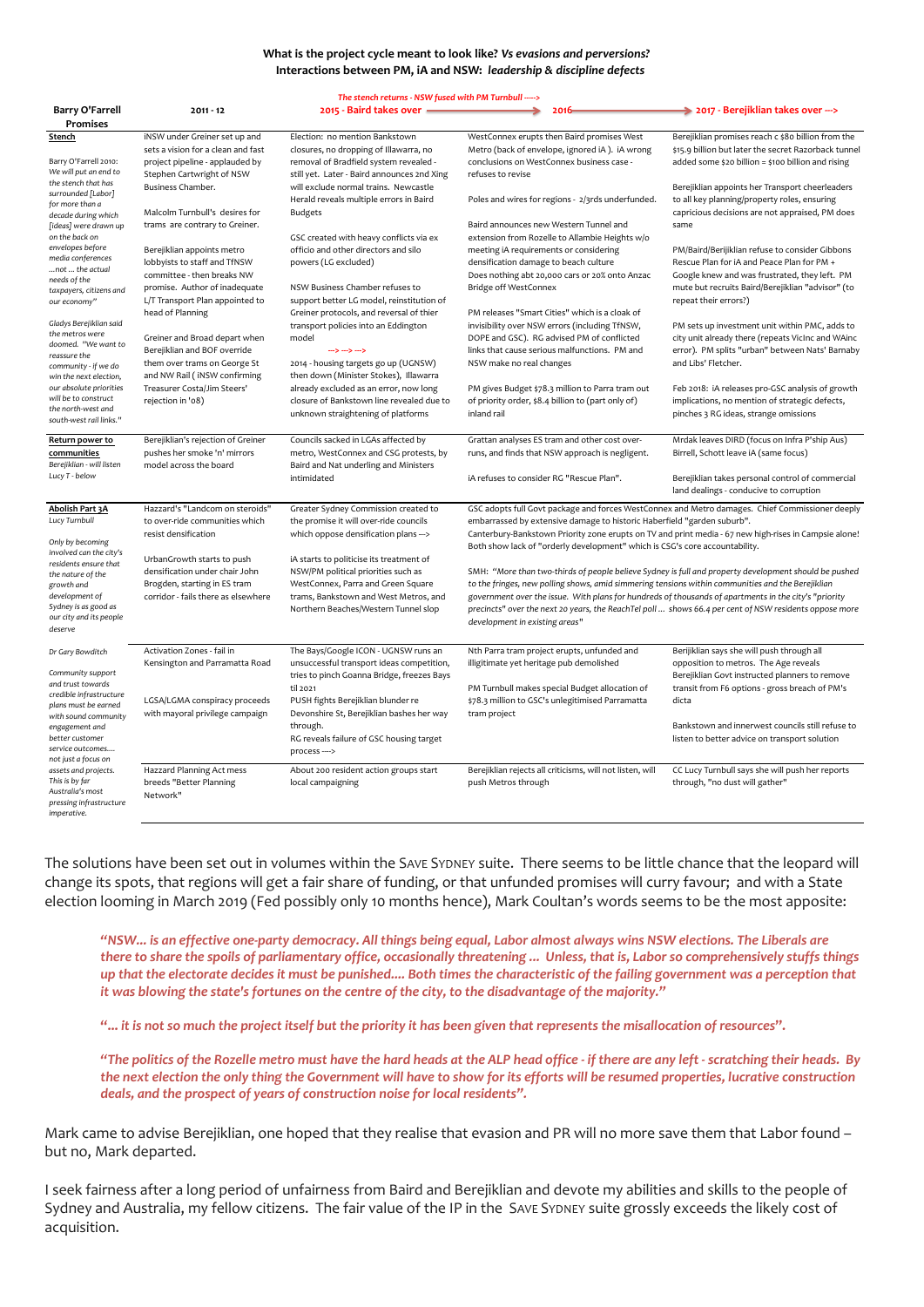### **APPENDIX 1 – IA RESCUE PLAN**

Mr Mark Birrell Chairman Infrastructure Australia (iA)

cc

*by email*

### Robert Gibbons

revitalisesydney@gmail.com 0408 112001 15 August 2016

### **Last opportunity for iAustralia**

**to** 

## *convert its mistakes into a positive Reconstruct Sydney© program*

I refer to my email of 26 February 2016 headed "Message for Chairman" and a web form input headed "Perfect storm – governmental attack on Sydney's sustainability" dated 2 May 2016, neither of which has been replied to. I am acting in accordance with the Prime Minister's dictum,

> *If you want anyone to change, you have to persuade them they have a problem. Then you have to explain the solution.* Malcolm Turnbull July 2014

I will now persuade you of **problems** in brief terms and presage a complete analysis should you again not respond. The **solution set** is probably the most significant contribution made by an individual for almost a hundred years:

**The "Improvement" approach of the world's greatest City Council, Sydney's from 1900 to 1912, led by Sir Thomas Hughes and inspired by Jack Fitzgerald, has been updated for Sydney in Creative Reconstruction of NSW Local Governance and in The Greater Sydney Commission's Fate in Prospect** *(i.e. failure) – the most profound thinking in Australia in peer opinions.* **It covers land use/ housing/transport/taxation/engagement in holistic terms. The transport program including RG's own ideas for the CBD, The Bays, Parramatta Road, Bondi Beach and Broadway is in The Eddington Bedrock: from Christie to Greiner to Gibbons and The Case to Pause the Metros, while logistics per se is in Eastern Seabord Logical Logistics 2** *(#1 was* **Thanking Logical Logistic***s for Globestar Shipping)***.** *Regional and tourism reform is encapsulated in* **ReviveBlueMountains.** *All are brought together in the* **Revitalise** *booklet and imminent website***.** 

This suite is available to iA under negotiated terms, as part of a "Sydney Reconstruction" theme (to build on the Improvement Commission of 1908-09). That this is needed because existing arrangements have failed can be debated in all media.

#### **PROBLEMS:**

#### **1. No planning system - still**

iA itself adopted a positive set of intentions albeit its first funding cycle (and subsequent ones) was replete with political interventions. iA has promised:

*... a consistent culture of robust and transparent decision making and delivery across infrastructure sectors. Ahead of project selection, we need to improve the evidence base for decision making by increasing the delivery and quality of integrated long-term infrastructure and land-use planning, stakeholder engagement and project development studies*

That is demonstrably not the case in practice, especially in relation to Metro trains and freeway linkages under State Governments, iA and specific senior Federal elected and appointed officials. Substantial criticism along these lines came from the NSW Commission of Audit; and private discussions with them in early February produced real surprise at the Metro's written advice that it still had not prepared a business case. iA endorsed the Metro in its 2016 Report despite the above and others' warnings. There is no evidence-based process – within government that is – that recognises problems and develops the best system- and place-based options for community engagement. The Planning Institute's views in 2009 on the disastrous CBD Metro still apply to the Metro – which has gone through no financial, planning, environmental, engineering statutory process:

*Ad hoc, project-by-project decision-making does not constitute planning, and could pre-empt the best transport solution. Decisions significantly affecting the development of Sydney, such as on the Metro projects, cannot be made without an overall long-term metropolitan plan. Sydney is too important.*

The pause is the same call made by the Property Council in 2009. Add this respected commentator's conclusion:

*Community support and trust towards credible infrastructure plans must be earned with sound community engagement and better customer service outcomes. These must form the central plank of the new long-term infrastructure-planning regime, not just a focus on assets and projects. This is by far Australia's most pressing infrastructure imperative (Dr Garry Bowditch)*

### Another dimension was expressed in the *SMH* on 11 August 2006 in "*Government developer 'hopes like hell' he can build affordable housing in Sydney*", which included

*The NSW government has been facing growing calls to introduce new measures to boost the supply of affordable housing. Former premier Nick Greiner has advocated for measures to encourage housing for households on average incomes, while property developers have indicated some support for the idea.... it would be hard to allocate a proportion of new developments to affordable housing "because there is no state government policy in relation to how we are going to do this". "Lucy and I and our corporations are working absolutely fervently to try to bring this about, and we would be looking to bring some really meaningful piece of work in the middle of next year," Mr Pitchford (UGNSW) said."*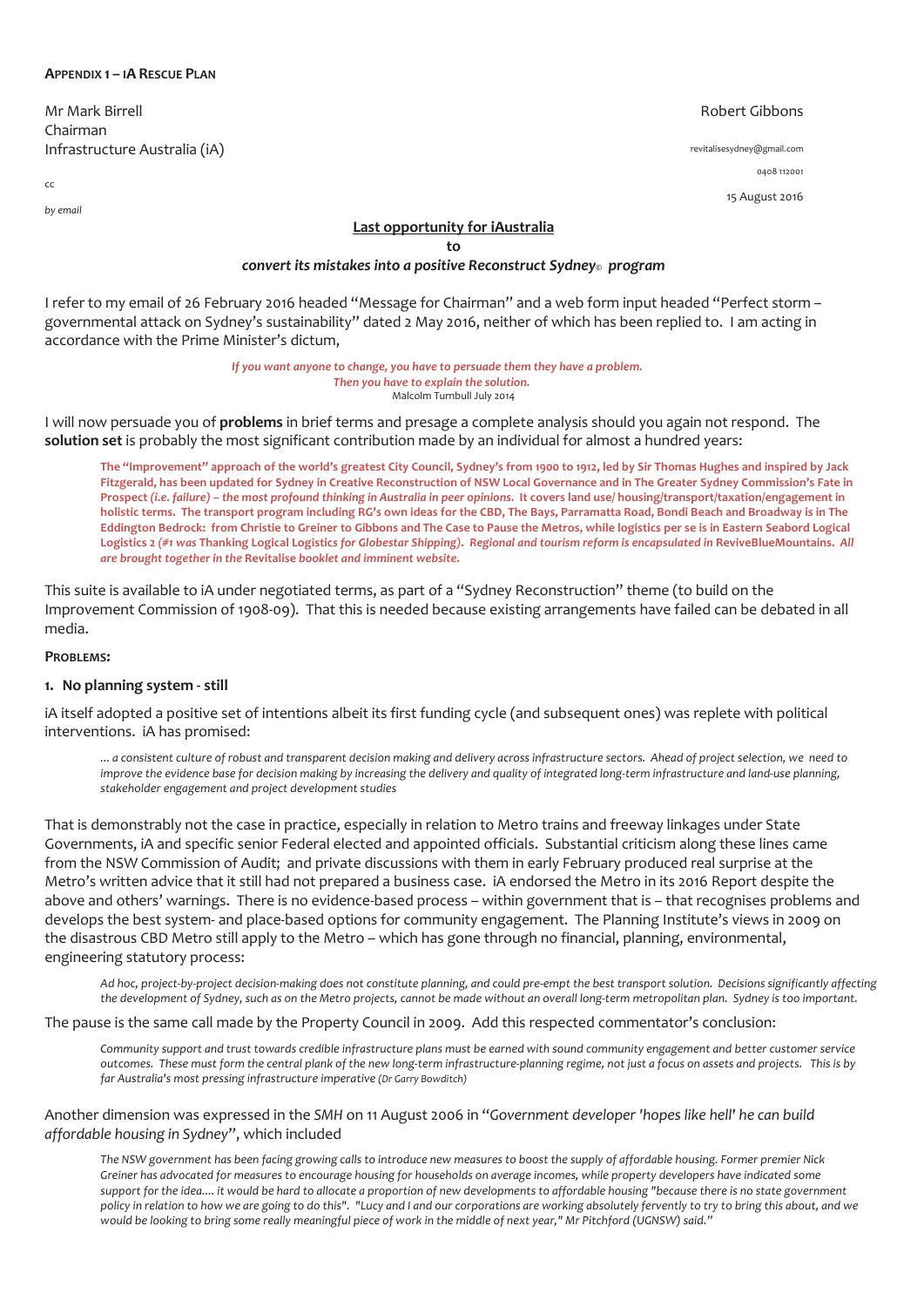The reality is, this is a flawed process based on poor projects and a commercial model that has been analysed by Professor Bill Randolph and others, with the conclusion it failed to provide affordable housing. NSW Treasury warned of such circumstances in its Guidelines if business cases were not produced early and revised with substantial changes – "... *to avoid implementing a project that has negative net benefits…. For large projects, a preliminary economic appraisal may be required, and subsequently updated as new material and data become available".* Yet that is what iNSW and iA appeared to have allowed.

The 2011 NSW Election promised the introduction of better project and engagement practices than had been experienced under Labor but the actuality is more like this:



Jim Steer's study of the NW Metro showed a heavily negative BCR and there is no reason to believe the current Metro will be better: this shows the peril of not following procedures, of hiding such external costs associated with the cannibalisation of the Bradfield rail system (especially compared with simply running metro trains on it), and of not learning from history. iA's reality – and implementing the Prime Minister's promise to reduce congestion, reject ideological limitation and be modeneutral, and improve productivity.

The Government is building a grab-bag of road projects under the "WestConnex" banner while ignoring better local solutions especially on the eastern side, hiding information from the community after its "business case" was produced too late and derided for its quality, and worsening congestion in major locales while ignoring other congestion hot-spots. All the while car dependency and punitive tolls are worsened. All these factors are illustrated and explained in the fore-mentioned documents. A major focus is the reduction of congestion, the costs of which is also highlighted in your Reports but without solutions. The core structure of strategies in the proprietary documents is like this:



### It is suggested that iA's 2016 Report should have read like this:

Labor produced Metro mayhem in the 2000s which the then Opposition called a "*fiasco*", never to be repeated, "*No boardroom or CEO in the private sector would be permitted to get away with such incompetence*" – then they not just repeated it, they ignored Treasury, iAustralia and iNSW and even Grattan recommendations on sound practices, and are on course to creating dreadful and unnecessary *chaos*:

- a. Increase the cost past \$20 billion without factoring in the massive social and employment costs of closing rail lines and stations for up to a year, demolishing 50 large buildings to put in new underground stations where stations already exist, and forcing transfers at major rail nodes making a 2016 version of the 19<sup>th</sup> Century "dual gauge" problem – impeding special events and emergency operations as well! Platform and track sections are to be removed and replaced as the chosen vehicles need a clear line of sight - yet vehicles are available that would not require such costs and disruption while also extending services well past the narrow band of suburbs. Better use of existing assets is supposed to be an iA priority yet it endorses the opposite
- b. Concentrate residential high-rises in a narrow band of suburbs (increasing congestion, not served by the Metro past about 1% of 664,000 new dwellings over just 15 years). This is commercially risky, socially irresponsible, and worst of all, to be born by families and small businesses through a tax that has been promoted, without understanding it seems, by the Prime Minister, the Premier, the Committee for Sydney and the McKell Institute among others. Better, cheaper and easier to implement options are deliberately ignored – projects, technologies and taxes. Two classes of suburbs and citizens will be created. Labor gave birth to this monstrosity, the Coalition nurtured it, and now Labor mistakenly feeds it hot blood. The beneficiaries? – the contractors, financiers and developers, not citizens. Politicians cover their backsides. The identity confusion at the end of Orwell's *Animal Farm* really does exist in the NSW Parliament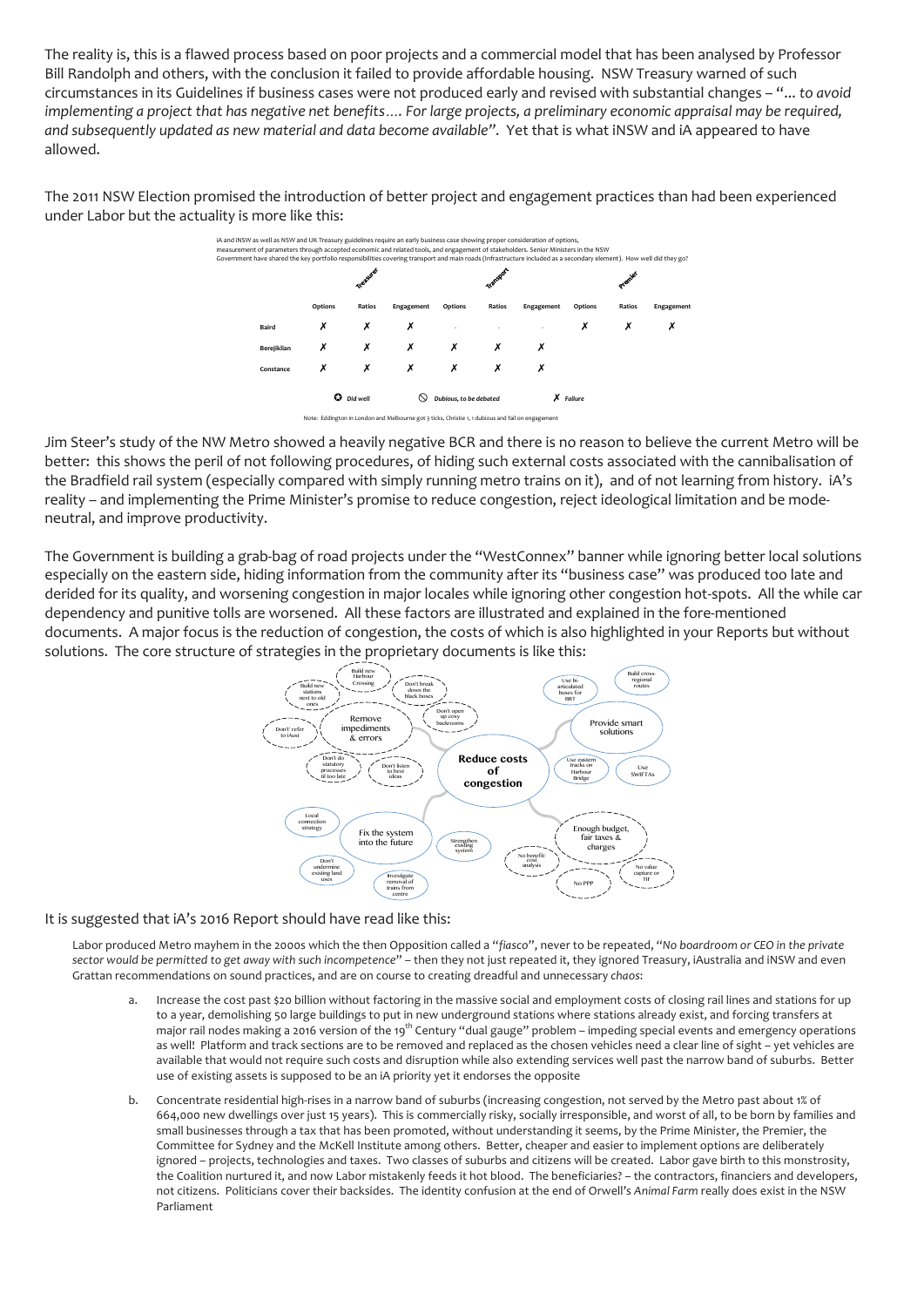- c. Reduce the network's passenger capacity while falsely claiming it will provide a 60% increase the numbers were provided by a private operator, indeed a contractor with a vested interest, which distorted the comparison between double-decked trains and metros by about 95%. That canard was repeated by Infrastructure Australia which presumably did not check the numbers or understand Sydney despite the issues being ventilated by ABC Fact Checkers, Ron Christie (former Rail Coordinator General) and the ABC's Lateline, as well as being formally submitted to Ministers and governmental inquiries
- d. Forced the projects on communities through non-elected apparatchiks in statutory agencies which themselves have defective legislation.

Of course NSW will proceed regardless of Federal misgivings, as did Labor in NSW and Victoria, but that is no reason for iA to join competing fan clubs at risk of its reputation. Naturally COAG should do a complementary, not harmonised, role in order to achieve the best possible population growth, infrastructure improvement and economic and environmental outcomes. That is not being done now.

Political/ideological battles and suppression of logic over Metro trains, urban freeway "missing links", the Parramatta to Epping line as part of Chatswood to Parramatta (with nary a squeak of protest even though all the ideologues are now claiming to be helping Parramatta) threaten Sydney's sustainability. Omitting Maldon-Dombarton shows a lack of knowledge of eastern seabord logistics economics and engineering. iA's own placement of a tram from the CBD to Green Square as "*among the nation's top infrastructure priorities... due to road congestion*" without mentioning the two stations in the zone was a self-condemnation of iA: my case study will show the reasons for that judgement as with the other cases.

## **2. Governance is so wrong**

Governance matters – see the Auckland Royal Commission. That not one official agency is addressing such frameworks is a sign of the poor approaches within Australian governments and lobbies. Indeed, the influence of lobbies is the main reason for the dysfunctionalities of governance and failure to achieve housing, congestion, sustainable financing, environmental and like outcome-based PIs (which are also absent, the Council on the Cost and Quality of Government's Report on these was not published). The lobby influences are even exercised through direct memberships and appointments which have been mapped. The solution to the "planning problem" is also a solution to governance failures as documented at length in the reports that will otherwise be posted on the *Revitalise* website, summarised in this copyright illustration:



There are long discussions of best-practice governance within Australian traditions and principles, with flow-charted solutions, and a reliance on the implementation of Treasury and iA methodologies *ab initio* and properly – not evaded as at present. Having done almost nothing to achieve its goals, iA endorsed the Metro without any credible review while the NSW Government was demolishing community inputs and regulatory systems - 180° "arse-about" as Greiner put it. That iA is part of that sad formula is astonishing.

Indeed, the precedent of a failed Premier being replaced will be posited as a possible outcome - in NSW and specifically Sydney there are major factors which disfigure democracy almost beyond recognition. The greatest travesties happen at the bookends – election lies and implementation deceits. Both heighten an instability between pro- and anti-development factions under the pressure of unlearning advocates of high-rise developments: the consistency of a normal project pipeline has been lost. A supposedly commercially astute government is making obvious market mistakes in its urban directions. The watchdogs of the past have gone – no universities, lobbies or professions have the wit or courage any longer to alert the community to such sad realities.

The Government has admitted it discards correspondence from professionals and the community over problems in the health portfolio, but the Blue Mountains' economic and tax crises, the lack of basis for council amalgamations, and even perceived corruption were treated similarly. Governmental and industry structures are silos within silos and break Lord Acton's dictum that "*Everything secret degenerates, even the administration of justice; nothing is safe that does not show how it can bear discussion and publicity*". Democracy is defeated by self-interested lobbyists/donors who cannot see the benefits of engaging communities in setting negotiated planning outcomes and expanding financing limits. To quote legendary head of the Premier's Department Gerry Gleeson's *Spann Oration*,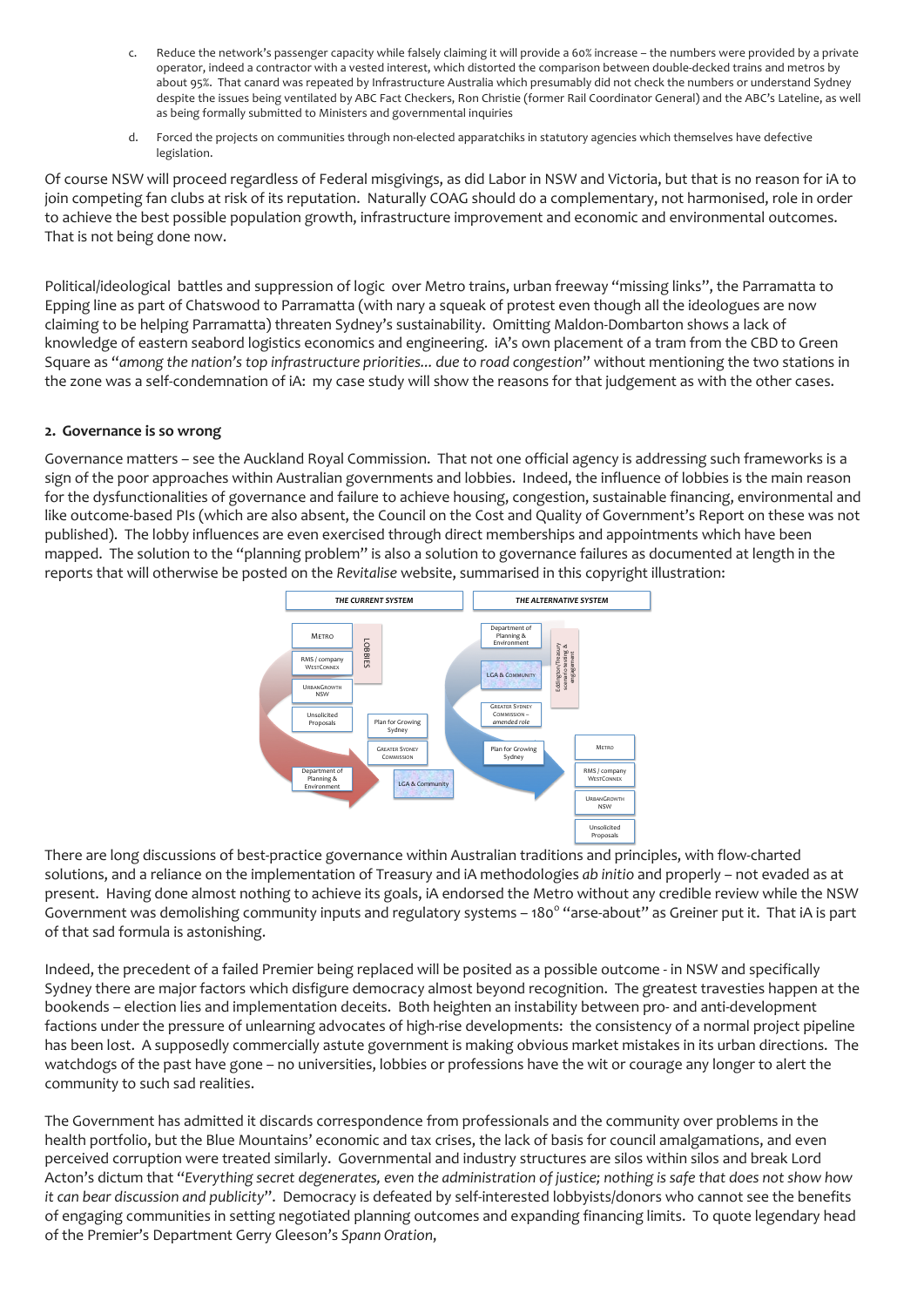*The proliferation of advisers can lead to tensions, arguments, differences of opinions and often resentments. Political advisers should be carefully chosen as they were in the early days of the Carr Government. However they are now often chosen for political reasons with inadequate qualifications and experience in the portfolio area. They have a privileged position, close to the ear of the Minister. They are the entry point for lobbyists.* 

Consult Australia produced *Capturing Value – realising new funding for infrastructure and urban renewal* in 2013, with the following principles (all currently absent) to be implemented: 1. Develop a comprehensive, long-term plan 2. Embrace genuine and robust stakeholder consultation\* 3. Carefully select the improvement district 4. Create a shared vision 5. Establish a clear and balanced governance framework 6. Understand the risks and rewards for all stakeholders 7. Use incentives to attract private investment and better design 8. Secure the ability to influence outcomes 9. Build trust as a core value. The urban budget, if achieved, would encompass Federal and State governmental sources (general subsidies and programs and *cf* the "tax incremental

All this is admirable but reality is well behind theory. \* should be "engagement"

financing" method), private contributions from all sources including §94 covering local infrastructure, and profits from land-banking especially use of "brown fields" or recycling of army and utility properties, and so on. (State and LGA developer charges are dealt with together here as they suffer parallel defects.)

This is a next to impossible task in Sydney and is not covered by the Greater Sydney Commission Act.

The NSW Minister for Planning put the same perspective this way in his PhD thesis in 2007 (then experienced a "fall off the horse" on the road to Damascus under the tutelage of his surfing pal the Premier, with his own mis-statement of history here – wrong about communities not having influence before):

*Public* participation in NSW planning law is almost entirely controlled by the executive arm of state government and the officials who promote urban consolidation as the legitimate expression of the public interest. Enabling local councils to make their own LEPs [Local Environment Plans] would … promote democratic, transparent and accountable policy making. **The progressive erosion of effective democratic institutions in planning by state governments is likely to increase the political potency of planning as an election issue at a state government level.** He says a new Sydney Planning Panel – to take the place of two joint regional planning panels – will shift more power to councils in approving developments. And he says the community will also be able to help shape significant plans for the city. It has never been possible before to be involved in the creation of district plans that have an impact on your local plans. There are some more avenues for participation than there were and there is the capacity in future for that participation to get greater over time as well. We are trying to go back to a more inclusive way when people thought about 'where do we have new suburbs, and how do we join them with walkways or bike paths or whatever it might be'. Using meaningless participation as a facade to cover over disagreement merely clogs up conflict, creating a dam of resentment, which spills over in the form of increasing litigation, loss of trust in politicians and administrators, and poor planning outcomes (SMH 9 Nov 2015).

On the basis of this page, one would expect the Minister to applaud the current approach to iA.

The Greater Sydney Commission's legislation has drafting errors, negates community representation, ignores the lessons of history (especially the real, not incorrectly supposed, causes of failure of the Cumberland County Council), and worst of all, prohibits it from considering projects not in the Government's grab-bag – so the community is disenfranchised (as by UrbanGrowth) and GSC is bound to fail. This adds to the confusion, misinformation and failed delivery of integrated planning and local government reforms from 2012. In NSW, and Victoria from 1994, amalgamations have increased the distance from people to councillors and even eliminated a local franchise such as in East Gippsland. That a new planning act with better features than his intentions and the various disasters left from 2012 is already available has not occurred to the Minister for Planning, it seems; while local government is continuing on its 19<sup>th</sup> Century way, unreformed and unrepentant.

The Newcastle inner rail controversy raged so long because a succession of "planning review committees" were comprised mostly of property interests with silo values dominating economic, land use, community and demographic interests. It was a microcosm of NSW in Dr Bowditch's terms.

Since the crisis of 2009 when COAG tried to intervene on behalf of all other States and Territories, there has been no continuous improvement, instead the "fiasco" has become a "crisis". This meets Einstein's definition of stupidity.

There are three other matters of political/personal sensitivity which I cannot reveal at this stage.

## **3. The Solution Set**

Democracy is broken, it must be fixed lest our descendants hold US in contempt (instead of this Cabinet). We have the exemplar in our own recent history. Bubonic plague broke out in January 1900. Panic ensued. Blame was sprayed from every corner of the New South Wales polity. Typhoid fever, consumption and gastrointestinal infections were an everyday reality for many families, with more than 1 in 9 infants dying each year. The dreaded smallpox was on the horizon again. But the Black Death was a death knell.

A difficult peace that was being developed between the State Government and the City Council fractured. At the December 1900 elections such citizen-reformers as Dr James Graham, Thomas Hughes, Jack Fitzgerald and John Garlick took the helm of the Council. They inherited a Council of low repute but asked to be judged by their own efforts, not their predecessors'. They worked with the Health professionals and sometimes against Chief Secretary's, Treasury and the Harbour Commissioners, to achieve results. The Council wrote many Bills which were put to the Government: some were passed, some were ignored, some were modified. The Council negotiated major financial, operational and engineering schemes which reversed the public health risk. They initiated a planning Royal Commission which served as an international exemplar.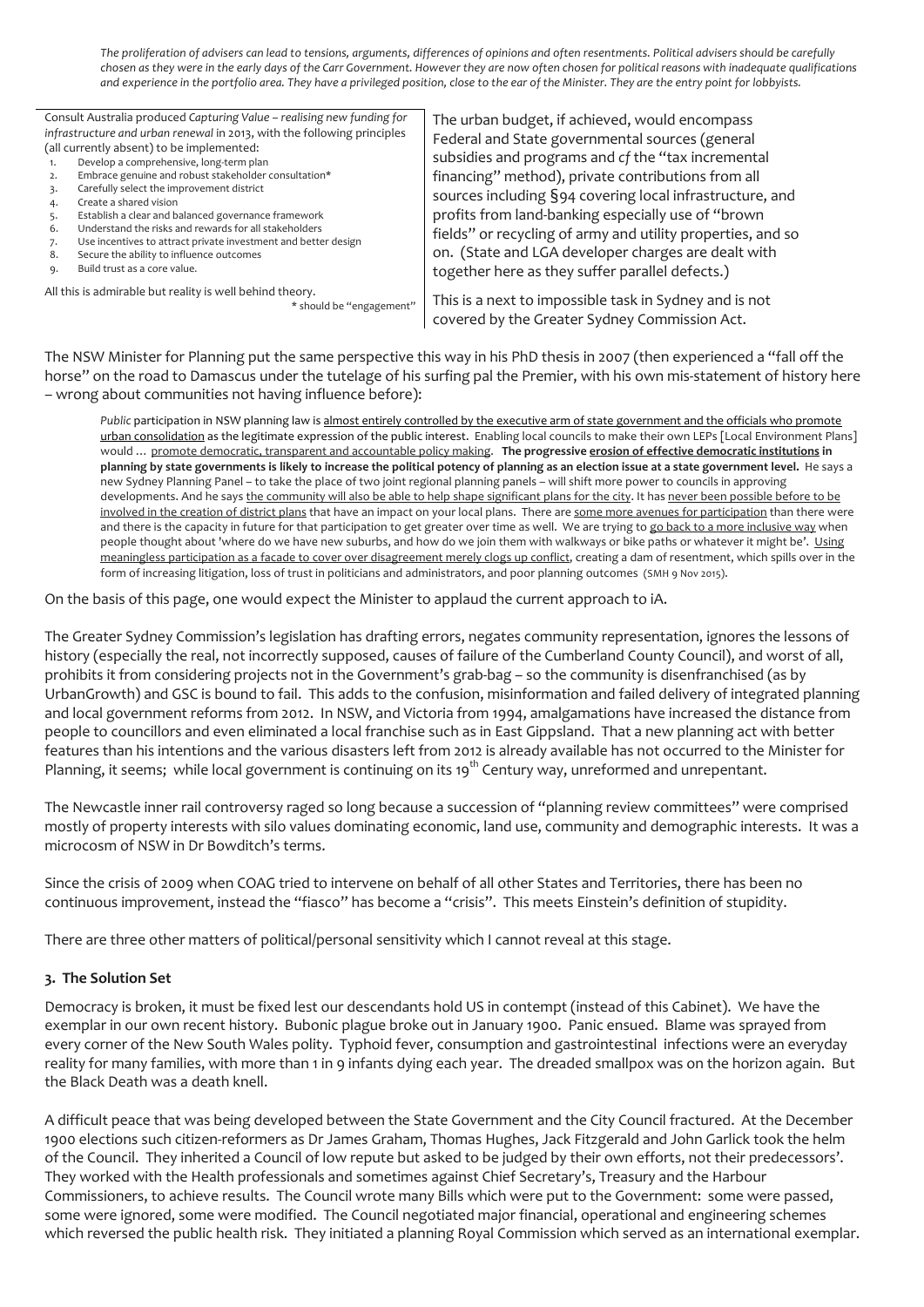They were also pushed and prodded by the State Government which was often defensive over their agencies' failures. "They" - one reformist Alderman (Jack Fitzgerald) and one architect (John Sulman) - set up Australia's town planning movement.

The bigger "They" – the Council and its allies - drove many of their reforms through, changed the political environment, and earned respect through their determination and evident sense of fairness. That generation turned Sydney on its head, to the point where Sydney had a "planning consensus" (Spearritt) and came to lead the world in transport, urban redevelopment and some health policies. They learned from Europe and America but added their own nous and initiative. They complained about rotten boroughs and incompetent and disinterested municipal administrations, which with their contempt for State Government pushed them towards Greater Sydney.

Sydney 120 years later has a crisis manufactured by business leaders. They are in lock-step with conservative national and state governments to avoid accepted checks and balances in pursuit of their internal profit objectives, and to impose on families and small businesses a crippling load of debt and operational disturbance while they reduce risk and increase returns. The Tourism and Transport Forum has pushed metro trains unmercifully but admits it represents the 200 biggest operators – no, that is not democracy! The new "plague" is the Hong Kong metro model of suburban densification as decried by AECOM's Asia-Pacific head. A perpetuation of inter-generational ineptitude arising in the 2000s is proceeding apace. On a previous occasion a Liberal Premier was outed for planning incompetence, could it happen again?

It hardly seems to matter in this context that the names of the past leaders like Bradfield's have been besmirched by politicians who not understand history and who are trying to excuse their mistakes like children caught misbehaving. I hope you agree that we Australian and city citizens should care and force our three levels of representatives to act like responsible adults.

## iA's stated roles include to

*... publically advocate for reforms on key issues including financing, delivering and operating infrastructure and how to better plan and utilise Australia's infrastructure networks.*

If iA is serious, it will adopt the *Revitalise* suite of reports in a process that meets the following required stages:

- Pay access fee and sign confidential deed
- Form project team
- Due diligence maximum 1 month
- Schedule of agreed modifications to meet "green paper" standards (4 of)
- Pay full fee for Intellectual Property
- **Brief COAG**
- Proceed to proper community engagement

It is proposed that the PM speak to the NSW Premier to persuade him to co-operate in funding an RG series of Green Papers paper – this would have the added advantage of avoiding embarrassment associated with RG having to publish his critiques including of the Greater Sydney Commission. The Metro train and WestConnex projects have major problems not least of which are probity, governance, funding and systemic practicality. iA can revert to its proper status.

In absence of such agreement, iA would bear the full cost of IP and agree to critiques of the NSW Government.

Extensive correspondence and other documentation is available on all topics. I hope that there will be no delay in responding via telephone in the first instance and then formally. Considering all aspects, I must ask this happen within one week of today's date, i.e. by 10 a.m. on 22 August. I am not prepared to wait longer than that in the public and private interest.